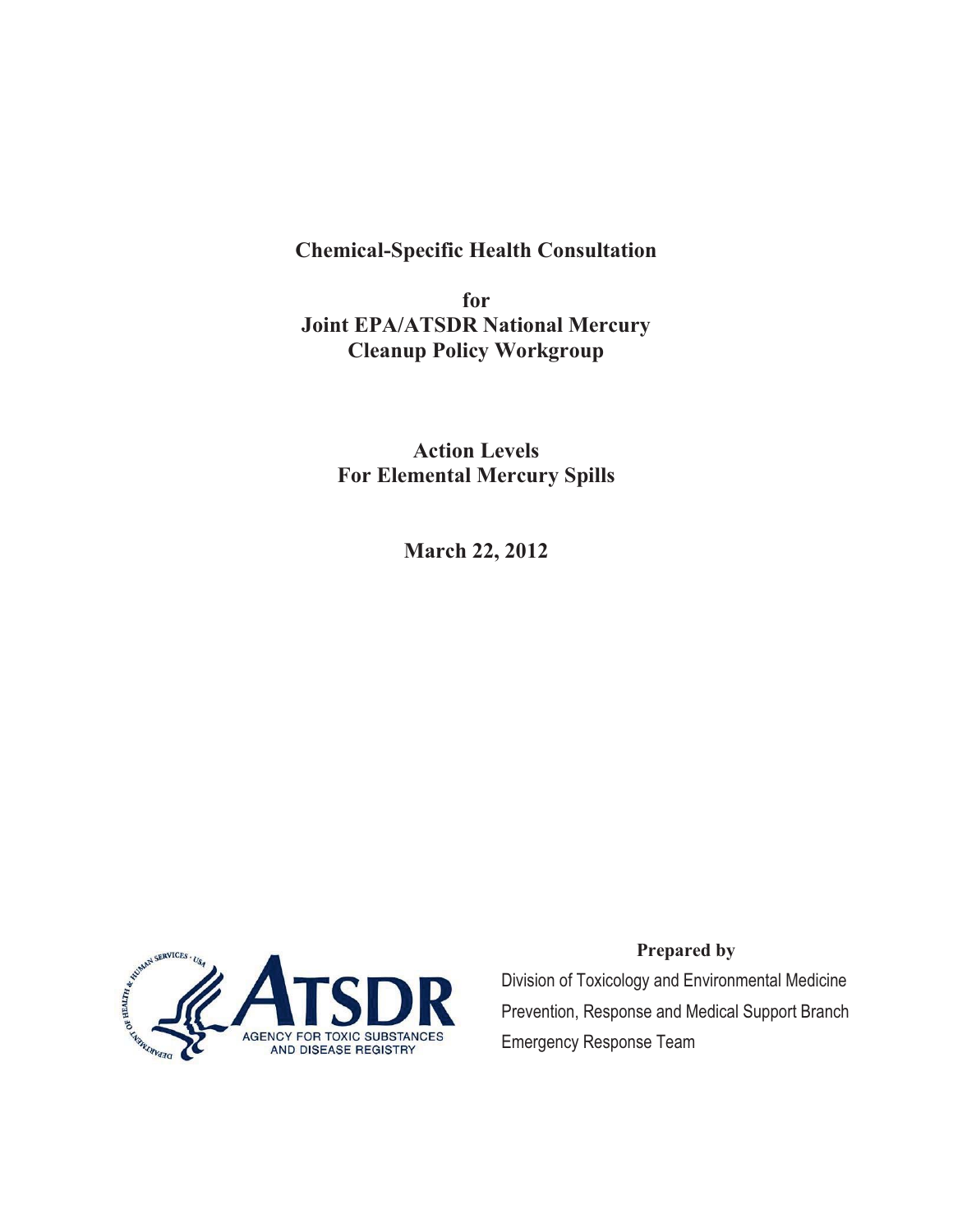## **Executive Summary**

 package for use by field personnel. The request was prompted by several small spills in In 2000, the Agency for Toxic Substances and Disease Registry (ATSDR) provided tables of action level guidelines for indoor air concentrations of elemental or metallic mercury in response to a request from both the U.S. Environmental Protection Agency (EPA) and the state of Michigan. The action levels had been previously developed for individual sites and situations, but the tables summarized these guidelines in a succinct homes caused by replacing or relocating natural gas regulators containing mercury. The homes affected included those serviced by utility companies in both Chicago and Detroit. The guidelines were designed to help risk managers at spill scenes in homes or other locations make decisions regarding cleanup, relocation, etc. Throughout the years, these action level guidelines have been widely disseminated by users. A workgroup has been formed jointly by EPA and ATSDR to develop consistent cleanup guidance for mercury spills, including not only public health actions but also cleanup and sampling methods. As part of that joint effort, EPA has requested that ATSDR update the 2000 guidelines to be included in a more comprehensive guidance. This health consultation is intended to provide that update.

 residents from exposure to the mercury. Action levels for settings other than residential retained; new sections have been added that address issues related to the tables that have The health consultation provides detailed justifications for action levels based on the ATSDR Chronic Minimal Risk Level and EPA Reference Concentration. The recommended action levels for mercury in residential settings remain 1 ug/m<sup>3</sup> for normal occupancy and 10 ug/m<sup>3</sup> for isolation (e.g., evacuation, limited access, etc.) of the are based on residential levels and adjusted for the condition based on the presumed exposure. Sections that describe when action levels should be adjusted to meet site specific conditions are included. The most useful features of the 2000 tables have been recurred during the past 11 years. Additional information to help on-scene risk managers communicate risk is provided. Technological advances in detecting environmental mercury are also considered.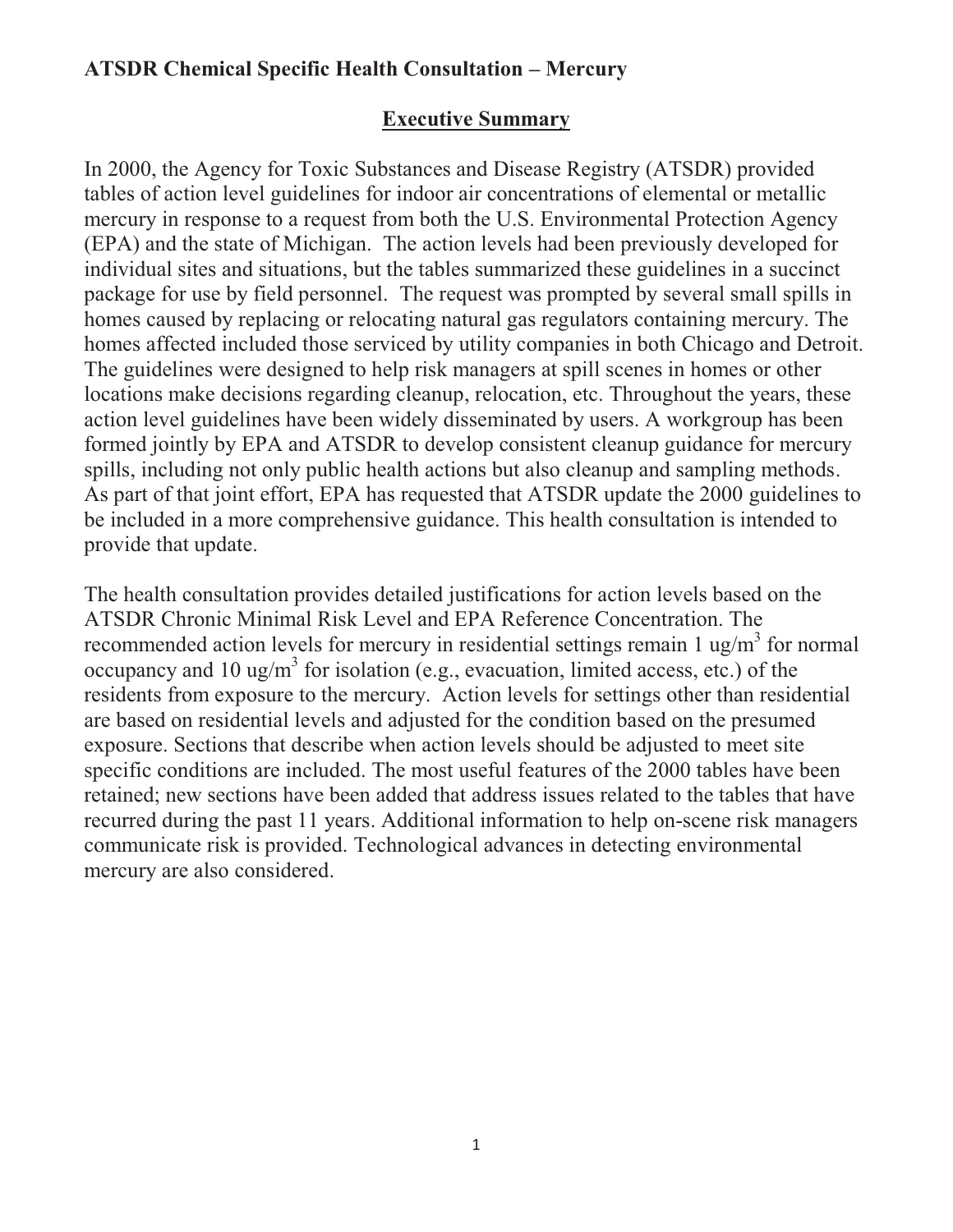Table of Contents

Executive Summary

1.0 Introduction

- 1.1 Background
- 1.2 Health Implications
- 1.3 Health Guidance Values
- 2.0 Discussion
	- 2.1 "Visible" Mercury
	- 2.2 Residential Settings
		- 2.2.1 Normal Occupancy
		- 2.2.2 Isolation/Relocation
		- 2.2.3 Personal Belongings
		- 2.2.4 Conditions when other concentrations apply
	- 2.3 Commercial and Occupational Settings
		- 2.3.1 Workplaces covered by OSHA's Hazard communications standard
		- 2.3.2 Workplaces not covered by OSHA's Hazard communications standard
		- 2.3.3 Conditions when other concentrations apply
	- 2.4 Schools and Educational Settings
	- 2.5 Vehicles
- 3.0 Conclusions
- 4.0 Recommendations
- 5.0 Appendices
- 6.0 References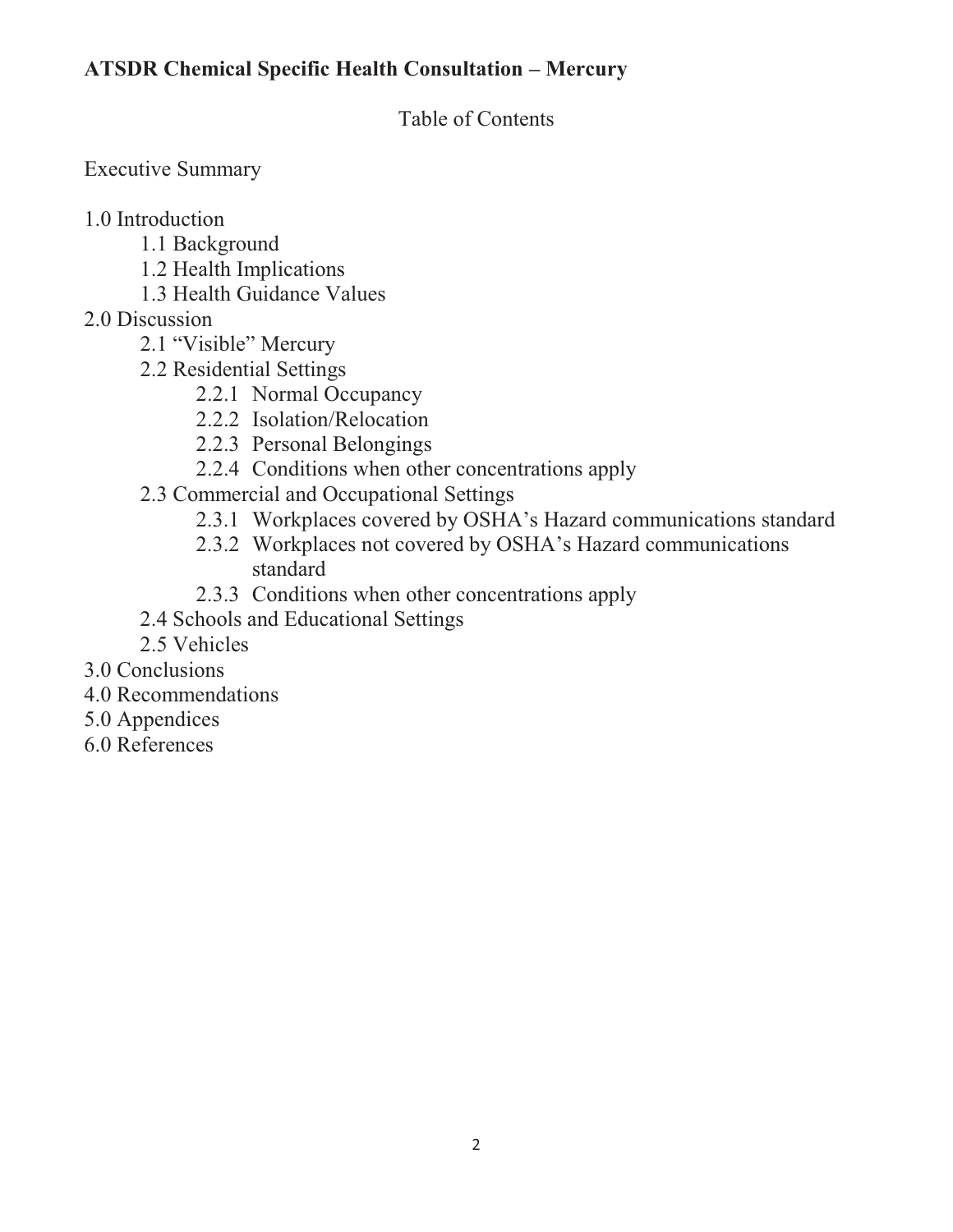#### **1.0 Introduction**

**1.1 Background:** Elemental, also called metallic, mercury is common in our environment due in part to its unique properties and multiple uses in our daily lives [Baughman 2006; Gochfeld 2003; Risher 2007; Song 2009]. Mercury in its elemental state can pose a hazard to humans. The hazard for any person is based on how sensitive that person is to the effects of mercury, how long that person is exposed to mercury, and how much mercury is present, among other factors. These factors as they pertain to mercury spills are discussed below. Mercury is persistent in the environment, and is considered a hazard primarily under chronic exposure scenarios under most conditions. Mercury cleanups are difficult and pose substantial challenges [MacLehose 2001] to risk managers, such as the U.S. Environmental Protection Agency's (EPA) On-scene Coordinators (OSC). Throughout the years, various EPA Regions have established guidance for conducting these cleanups. EPA's Office of Emergency Management convened a National Workgroup to harmonize this guidance and invited the Agency for Toxic Substances and Disease Registry (ATSDR) to join the Workgroup [EPA 2011]. Many of the guidance documents developed by the various regional offices included "Suggested Action Levels for Indoor Mercury Vapors in Homes or Businesses with Indoor Gas Regulators". This guidance was developed by ATSDR for public health and environmental professionals in 2000 [ATSDR 2000]. The National Workgroup requested that ATSDR revise these action levels to reflect advances in technology and knowledge gained through experiences since ATSDR provided them. EPA and ATSDR staff formed a Subgroup of the National Workgroup. The Subgroup determined that an ATSDR chemical-specific health consultation would be the most effective way to accomplish this task. The health consultation will be included in the National Policy upon finalization of that policy. The Subgroup requested that the list of action levels be expanded to include other exposure settings such as schools and vehicles such as school buses.

Mercury is a conductive metal and a liquid at room temperature, physical properties that make the substance a unique asset in many industrial and consumer applications [HSDB 2005]. Mercury is also used in some of the rituals and practices of certain religious sects [Alison Newby 2006; Garetano 2006, 2008; Rogers 2007, 2008]. When spilled, mercury's viscosity is similar to that of water—it flows and collects in the same way and locations that water would if spilled. However, mercury is unusually dense compared with water; a milliliter (mL)of mercury weighs more than 13 grams (g) while a milliliter of water weighs only 1 gram. Mercury has a low vapor pressure at standard temperature and pressure, so the liquid vaporizes slowly at room temperatures [HSDB 2005; NIOSH 2007]. Elemental mercury may combine with oxygen to form a mercuric oxide skin on its outer surface. Mercuric oxide does not vaporize, but the shell formed in this manner is fragile. The slightest movement can break this oxide shell and free the elemental mercury contained inside [EPA 2005]. Mercury amalgamates with other metals and is attracted to sulfur-based compounds [Yamamoto 2007]. Mercury is unusual in the number and properties of other compounds it forms. This health consultation evaluated metallic mercury (elemental mercury or quicksilver) only. Other forms of mercury have different properties and different hazards that are not addressed here except as they relate to metallic mercury. In American homes with no known mercury spill, concentrations in the  $0.01-0.1$  ug/m<sup>3</sup> range have been reported, with typical ambient (outside air) concentrations approximately a factor of 10 less than that [Carpi 2001; Garetano 2008; Johnson 2003].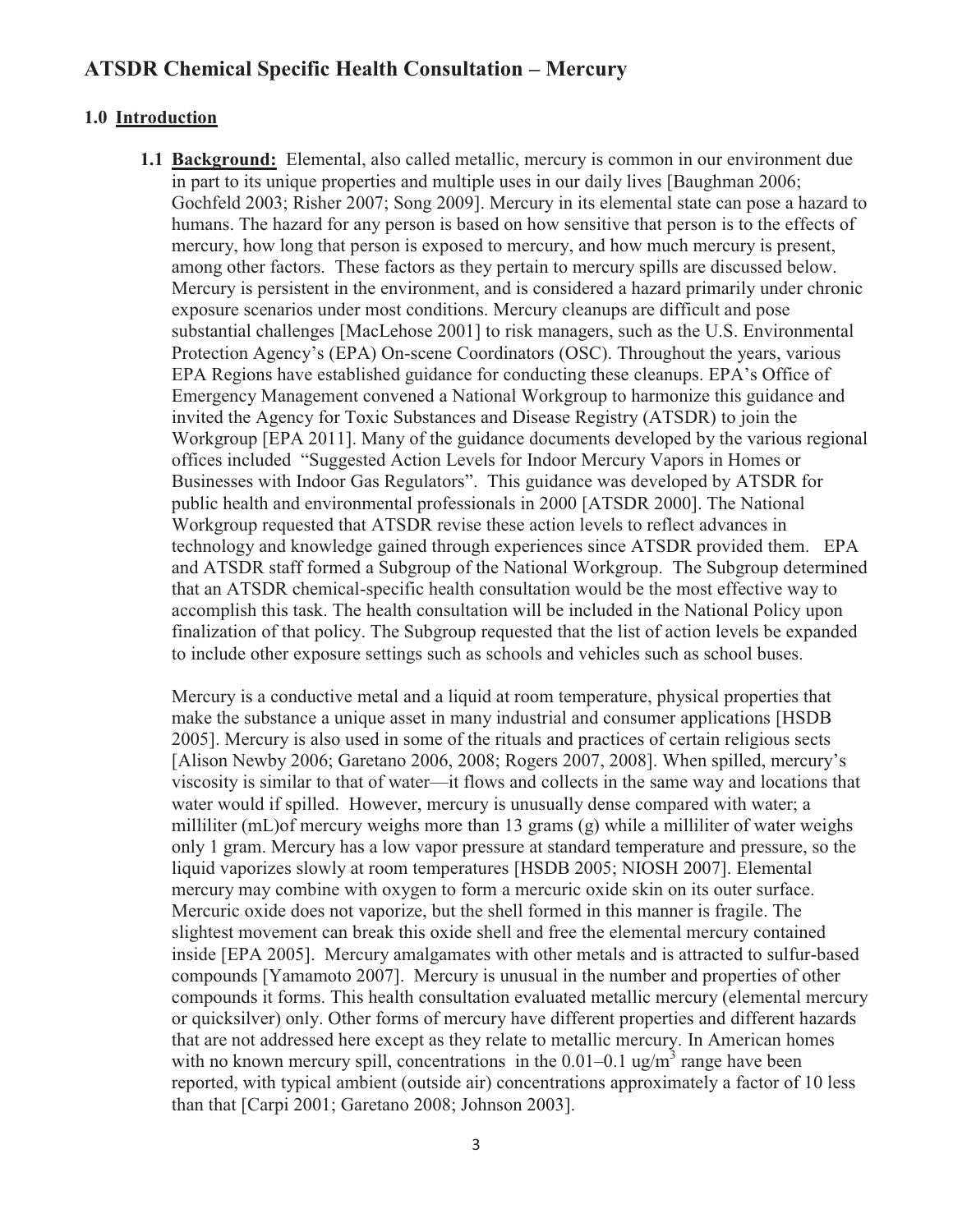cause greater absorption. **1.2 Health Implications:** The primary route of exposure to metallic mercury is inhalation of its colorless and odorless vapors [ATSDR 1999; Bose-O'Reilly 2008; Lee 2009]. Ingested elemental mercury can be absorbed poorly through the intestinal walls. Dermal exposure or absorption of metallic mercury through the skin is considered a minor exposure route [ATSDR 1999; Ellis 2009]. Some case studies report dermal irritation after prolonged contact with mercury [De Capitani 2009], however, this dermal irritation does not seem to

 have matured beyond this window of greater vulnerability for the CNS may experience The organ or organ system in humans most sensitive to all forms of mercury changes somewhat over our life spans. For a developing fetus or young child, the most sensitive endpoint is considered to be the developing central nervous system (CNS) [Abbaslou 2006; Baughman 2006; Bensefa-Colas 2010; Bose-O'Reilly 2008, 2010; Grant 2010]. While data about humans are limited, several animal studies report CNS effects in offspring after maternal exposure to mercury (see Section 2.2.1.6 of the ATSDR Toxicological Profile) [ATSDR 1999; Morgan 2002]. As humans mature, our CNS system completes its development and we become less sensitive to the effects of mercury on our CNS. That is, a greater exposure (i.e., either higher concentration, more frequent exposure events, or longer duration of exposure events) is required to produce effects on the CNS. For this reason, our most sensitive populations are young children and developing fetuses; women who are confirmed or suspected to be pregnant also require consideration as a sensitive population to protect the fetus. The age at which young children become less sensitive to the CNS effects of mercury is unclear but the concern is usually for pre-school children. Individuals that effects on the kidneys before the effects on the CNS become evident.

Consequently, the next human organ most sensitive to the effects of mercury tends to be the kidney; inorganic forms of mercury are excreted almost exclusively through the kidneys [Baughman 2006; Bensefa-Colas 2010; Franko 2005; Opitz 1996; Samir 2011]. Generally speaking, the concentration of mercury that may pose a CNS threat to the young is less than the concentration that could affect the kidneys in older children or adults under the same conditions of exposure. In animals, acute mercury exposures (as long as 14 days in duration) of approximately 0.05 mg/m<sup>3</sup> may cause significant CNS effects; exposures in the  $0.5-0.86$ mg/m<sup>3</sup> range more commonly cause significant CNS effects. Typically, acute exposures of  $\sim$ 3 mg/m<sup>3</sup> affect the kidneys (see Figure 1A) [ATSDR 1999]).

**1.3 Health Guidance Values:** Both ATSDR and EPA have developed health guidance values (HGVs) for inhaled mercury vapors, based on a 1983 study of workplace exposures [Fawer 1983]. The workers in the study were exposed in their workplace to mercury vapors. The workers in the Fawer cohort came from three different types of workplaces: fluorescent tube manufacture; chloralkali plants; and acetaldehyde production. The authors reported a Lowest Observed Adverse Effect Level (LOAEL) of  $26 \text{ ug/m}^3$  of exposure averaged over a period of 15 years [Fawer 1983]. As discussed below, the effect noted in the study was a slight tremor in the hands. ATSDR has defined a Minimal Risk Level (MRL) for chronic exposures (more than 365 days) to mercury of 0.2 ug/m<sup>3</sup>. In developing the MRL, the workplace average from Fawer was adjusted from a 40-hour to a 168-hour exposure per week (i.e., 24 hours/day, 7 days/week), and then divided by an uncertainty factor of 30 (3 for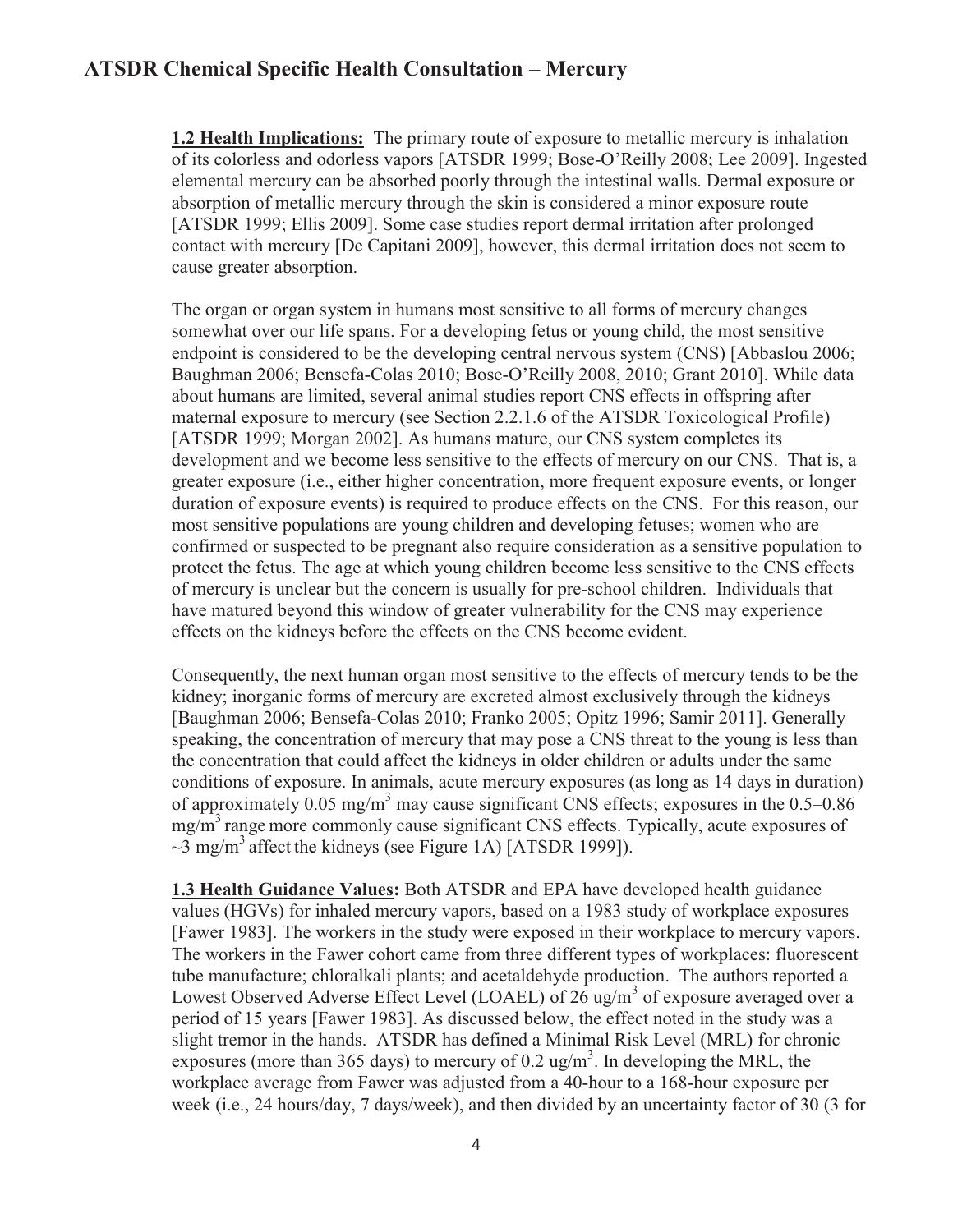EPA also cites other supporting studies in a weight of evidence approach [EPA 1995]. use of a minimal LOAEL and 10 for human variabliliy) to account for the LOAEL and individual sensitivities. {It should perhaps be noted that the concentration in the Fawer study as well as many other occupational studies was averaged over a typical workday and their results may not be completely representative of continuous or significantly longer durations of exposure such as may be found in a residential setting.} Thus, an MRL is an estimate of the level of daily exposure to a hazardous substance (in this case, metallic mercury), sustained through a specific route and duration of exposure, that is unlikely to cause measurable risk for adverse, noncancerous health effects (metallic mercury is not considered carcinogenic [cancer causing]) [ATSDR 1999]. EPA used the same study as their primary reference to develop a Reference Concentration (RfC) of 0.3 ug/m<sup>3</sup> using slightly different assumptions and somewhat different justifications for the same uncertainty factors. Please see the IRIS record available at www.epa.gov/iris for the details of their derivation. The RfC is an estimate (with uncertainty spanning perhaps an order of magnitude) of a daily inhaled exposure of the human population (including sensitive subgroups) that is unlikely to cause an appreciable risk of harmful effects during a lifetime. For further information, see Section 2.5, Chapter 7, and Appendix A of the ATSDR Toxicological Profile for Mercury and the EPA's Integrated Risk Information System (IRIS) on the Internet at www.epa.gov/iris/. ATSDR considers the RfC and the MRL for chronic exposures to be within the uncertainties of the derivations and the same value for all practical purposes.

 to prevent adverse health effects by identifying environmental concentration associated with any level of circumstances they encounter at the exposure site. Within the limits of this health consultation, an *action level* is an indoor air concentration of mercury vapor that should prompt public health and environmental officials to consider implementing response actions. The various suggested action levels provided in this document are intended as recommendations, not as regulatory values or cleanup values, although some of the recommended action levels may correspond to present or future values adopted by regulatory authorities. The following discussion is intended to confirm that these action levels should not be considered as "bright line" indicators of toxicity or predictors of adverse health effects. These action levels are provided primarily toxicity. The secondary purpose is to identify when precautions should be implemented to prevent adverse health effects and when such precautions may be stopped with a reasonable expectation of no adverse effects. Risk managers, such as EPA OSCs and their state and local counterparts, should determine whether a recommended response action is necessary based on the actual conditions and

#### **2.0 Discussion**

In the course of this discussion, the reader may find it useful to refer to Tables 1 and 2 found towards the end of this consultation. In the tables, the sections of this consultation that bear on the development of the recommended action levels are provided in the right hand column. As the discussion progresses, there are 4 key elements in this approach to bear in mind; these elements are adjusted to the assumed conditions of exposure in each scenario. These elements are explained in the various sections and summarized here:

- Visible mercury cannot be left readily accessible after a clean up is complete (Section 2.1);
- Experience has shown concentrations of 6 ug/m<sup>3</sup> or above are usually associated with the presence of liquid mercury that may not have been discovered (Section 2.1);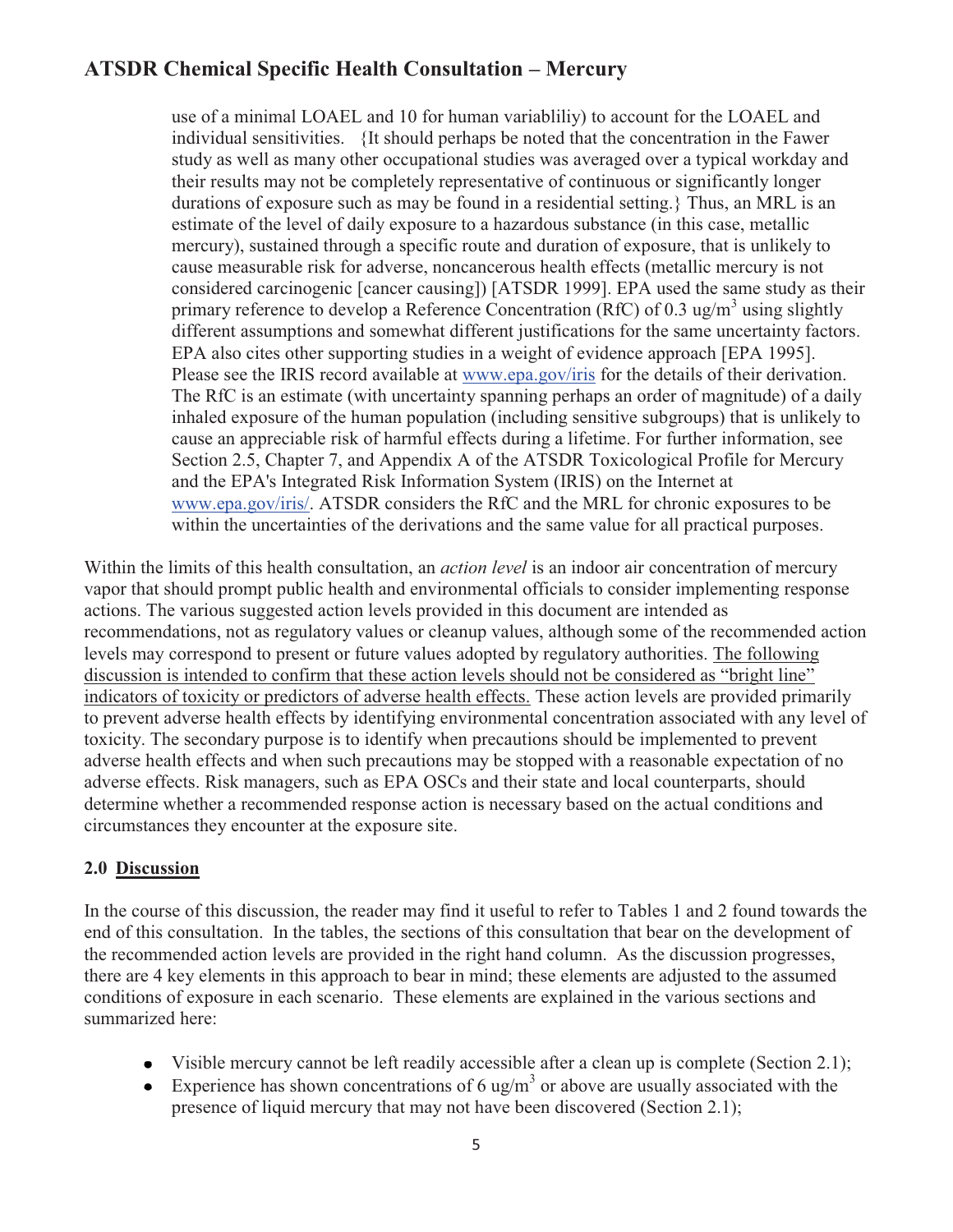- Urinary levels in some humans begin to increase at environmental concentrations as low as 10 ug/m<sup>3</sup>; this consult treats exposure to that concentration, if not terminated, as a threshold that could cause effects in some people (Section 2.2.2) ;
- The benefits to human health of cleaning transient spills to a concentration below 1 ug/m3  $\bullet$ under most conditions typically do not outweigh the potential consequences to overall quality of life for individuals in that environment (Section 2.2.1).
- 1999; Risher 2003]. **2.1 "Visible" Mercury:** Because of metallic mercury's unique properties and appearance, it has long attracted the attention of humans of all ages. Liquid mercury is shiny and flows easily over the hand. It flows together to make large beads and splits apart to make smaller beads the beads can take any shape. It feels heavy to the touch, but splatters readily. For all these reasons, liquid mercury may be kept, shared, and distributed by non-professional persons who are not aware of the hazard. If visible mercury is not contained appropriately, it is a likely hazard because it may fall into the hands of our most sensitive population [Hudson 1987]. Visible mercury should therefore be considered an attractive nuisance [Azziz-Baumgartner 2007; Baughman 2006; CDC 2005; Johnson 2004; MacLehose 2001; Nickle

ATSDR is often asked how much mercury is required for it to become visible to humans. While visual acuity (i.e., how well one sees objects) varies by individuals, it must be remembered that the air concentrations of mercury associated with the HGVs discussed in section 1.3 are small and mercury is very dense. In a room that is 3 meters (roughly 10 feet) square with a 3 meter [m] ceiling, approximately 5 micrograms [ug] of vaporized mercury would elevate the air concentration of mercury in the room to the ATSDR MRL (3 m x 3 m x 3 m = 27 m<sup>3</sup> x 0.2 ug/m<sup>3</sup> = 5.4 ug). Five micrograms equates to less than a nanoliter of liquid mercury (5 x  $10^{-6}$  g x 1 mL/13.5 g = 3.7 x  $10^{-7}$  mL or  $\sim$ 0.4 nL). For comparison, the most popular brand of oral thermometer in the United States contains approximately 0.3 milliliters of mercury, or about 4 grams (4,000,000 micrograms) of liquid mercury. A nanoliter (nL) of liquid would be 6 orders of magnitude or 1 million times smaller than the volume in a thermometer and effectively invisible to most humans. Therefore, if an uncontained bead of mercury can be seen in most indoor spaces, it is possible that enough vapors are present in that space for the concentration to be greater than the HGV described previously. Multiple factors such as relative humidity, surface area of the liquid, barometric pressure, and temperature can influence vaporization of a liquid. Many of these factors can change over time and by location. During an indoor release, most of these factors would likely be fairly constant in a state that would promote vaporization. Because mercury is much denser than air, stable conditions are likely to stratify (layer) the mercury vapors in a confined space like the room described previously. In addition, different materials likely to be found in indoor environments may have different affinities for mercury vapors, which can also affect how much mercury is available in the indoor air. The actual concentration at any given point in a room at any given time would be expected to vary [Lui 2011; EPA 2005; Winter 2003]. Air-monitoring instruments are required to determine the existence of, and often to find the source of, mercury in a room [CDC 2005]. The experience of EPA staff has been that concentrations as low as  $6 \text{ ug/m}^3$  typically indicate that liquid mercury is present in a room [Nickle 1999; Nold 2011].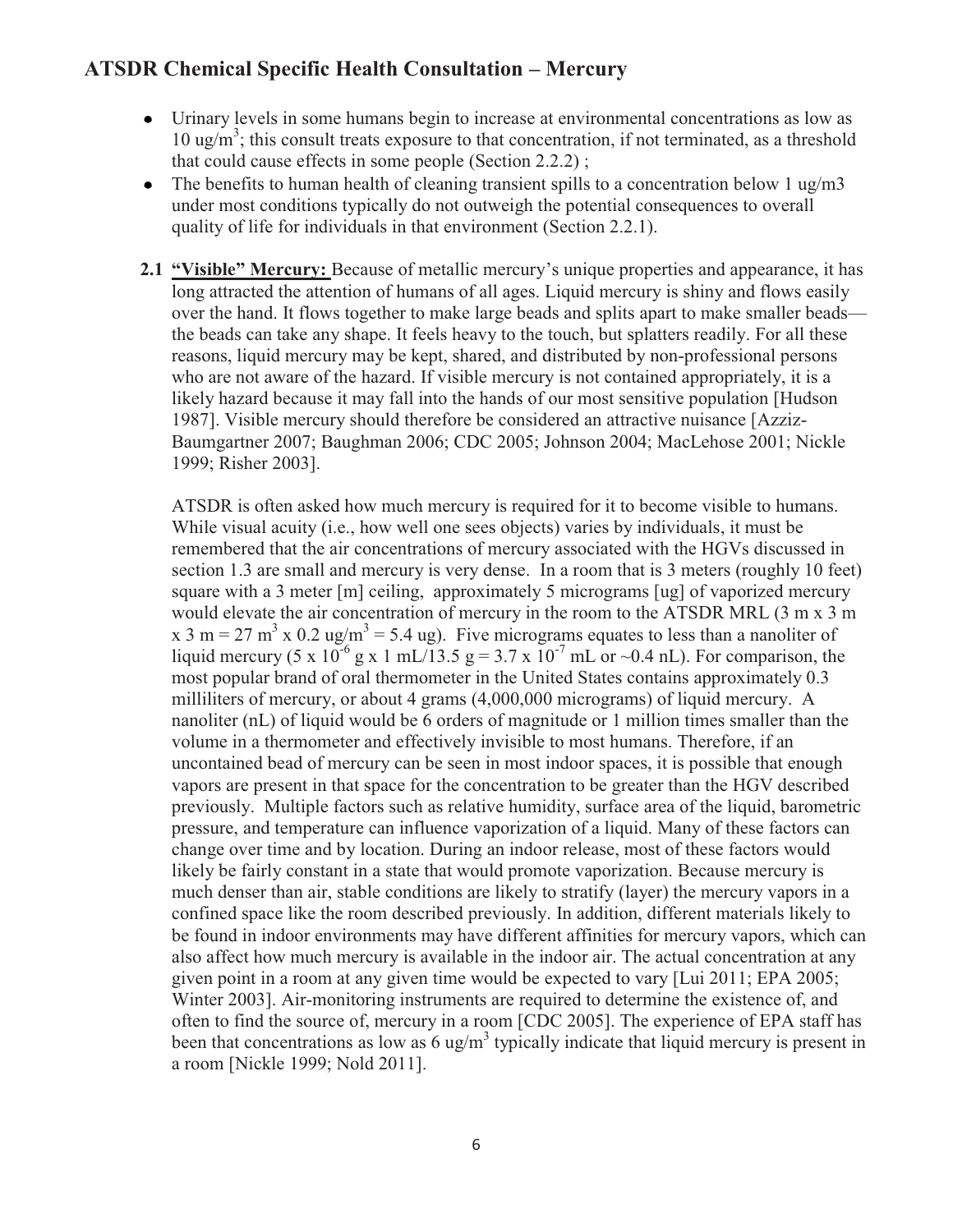protecting public health cannot be overemphasized. Because mercury is an attractive nuisance fascinating to many people and even a microscopic amount of it can contaminate many individual spaces, the initial criteria for all mercury cleanup actions must be that no visible mercury remains. This is indicated in both tables 1 and 2 in the 2 columns on the right. Removing the liquid mercury also reduces the source of the vapors in the space, meaning that any residual vapor concentrations in the area should decrease over time after the source is removed [Azziz-Baumgartner 2007; Baughman 2006; CDC 2005; Cizdziel 2011; Risher 2007; Tominack 2002]. All of the action levels [i.e., usually less than 1 or less than 3 ug/m<sup>3</sup> in Tables 1 and 2]. recommended here that terminate cleanup actions as opposed to implementing protective measures assume that all visible mercury has been removed from the location of the spill. The importance of this key action in

#### **2.2 Residential Settings**

**2.2.1 Normal Occupancy:** Because elemental mercury is primarily an inhalation hazard, any cleanup should be focused on minimizing this exposure pathway. Cleaning any area in a typical residential setting to make the indoor air concentration meet the MRL or RfC would require removing virtually every nanoliter of liquid mercury from that area. This exacting task could lead to difficult risk-management decisions, such as the considerable loss of personal property that is contaminated to the extent that cleanup is not feasible (e.g., the cleaning process would destroy the property or exceed the cost of replacing the article with similar articles). This loss of property could be severe enough to cause a substantial lifestyle change that could increase the potential for adverse health outcomes [Nickle 1999]. ATSDR prefers that no person be exposed to a concentration of a toxic substance greater than the recommended HGVs, such as the RfC or MRL. However, given the extraordinary measures required to remove enough liquid mercury to reach the HGV concentrations, the human health benefit of such a removal action may not always be warranted by the threat [ATSDR 2008; CDC 1995; Nickle 1999; Risher 2003].

 The principal study (i.e, Fawer, 1983) upon which both of the HGVs for mercury discussed in section 1.3 was based used a very sensitive method of measuring the adverse health effect in the workers. Tremor reported in the study could only be measured when a small weight was suspended from the study worker's hand. The tremor did not cause debilitating harm or contribute in any way to a lower quality of life for the workers. Because many of the participants worked in the facilities in the study before adequate protective emission controls were in place, the long-term workers likely may have been exposed to much higher levels of mercury than was reported in the study. However, the workers clearly had been exposed to sufficient mercury to cause a measurable tremor in their hands, which represents a systemic effect.

 dental amalgams that contained mercury for 8–10 hours per day during a 6-day work The lowest concentration of mercury reported in the scientific literature considered to be the most significant by ATSDR in the ATSDR Toxicological Profile (Table 1; ATSDR 1999) associated with adverse human health effects is  $10 \text{ ug/m}^3$  [Ngim 1992]. This study was essentially a survey of symptoms among dentists, nurses, and aides who worked with week. The authors of the study simulated preparing the amalgams, measured the concentration in the breathing zone, and reported the concentration from the simulation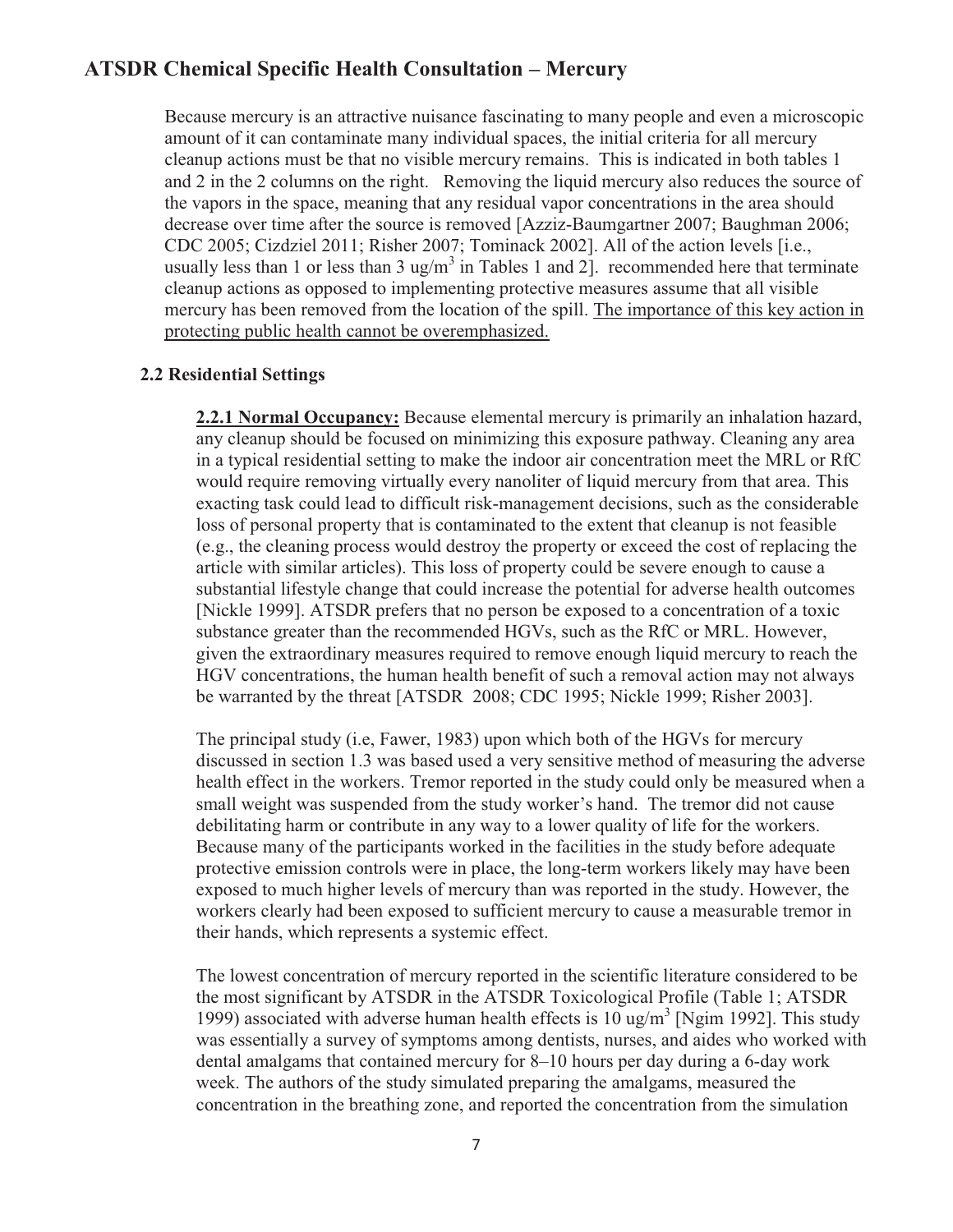as the exposure of the survey participant. How accurately the simulation reflected both historical conditions and current practices is unknown. While both EPA and ATSDR chose to use other studies to develop their respective HGVs, both agencies agree that Ngim [1992] is an essential supporting study [ATSDR 1999; EPA 1995; Ngim 1992].

 concentration.. [Hryhorczuk 2006; Tsuji 2003]. Experience in previous removal actions Although ATSDR and EPA have established HGVs with no appreciable risk of human harm, a range of uncertainty exists regarding the concentration at which a person may actually experience health effects. The closer air levels are to the RfC or the MRL, the less likely any exposure is to cause adverse health effects. The closer air levels are to the lowest concentrations known to cause any level of harm to humans (the lowest toxic concentration level for humans [TCLo]), the more likely any exposure is to cause harm. In many cases, response action will be initiated quickly enough to recover the liquid mercury and stop exposures in short order. Applying HGVs, such as the RfC or MRL, that are intended for chronic exposures to situations involving shorter term exposures could be overly conservative in many cases. Historically, ATSDR has recommended 1  $\mu$ g/m<sup>3</sup> as the residential level requiring cleanup. This concentration is a factor of 10 lower than the human TCLo [Ngim 1992], and a factor of 26 lower than the concentration which is the point of departure for the HGV of both ATSDR and EPA [Fawer 1983]. {It should be noted that the concentrations in these studies were averaged over a typical workday and their results may not be completely representative of continuous or significantly longer durations of exposure such as a residential setting.} This concentration is within a factor of 10 of the HGV concentrations described earlier. This concentration is also approximately 100 times that expected to be seen from the many other sources of mercury in our environment [ATSDR 1999; Cairns 2011; Carpi 2001; Cizdziel 2011; Garetano 2008; Johnson 2003; Lyman 2009; Song 2009]. Studies indicate that 1 ug/m<sup>3</sup> is approximately an order of magnitude lower than the concentration (i.e., 10 ug/m3) where results of urinary levels of mercury appear tobegin to increase in by EPA has shown an action level of 1 ug/m<sup>3</sup> generally causes significantly less disruption of lifestyles and fewer potential consequences for individuals or families involved in the spill event [Nickle 1999]. ATSDR's standard practice has been to recommend this value  $(1 \text{ ug/m}^3)$  unless the exposed population is particularly susceptible to the effects of mercury (e.g., a mercury spill in a neonatal intensive care unit or a dialysis center).

 **2.2.2 Isolation/Relocation:** ATSDR is often asked at what level of mercury in indoor air persons should be isolated from the exposure to mercury. Isolation in this sense may include, but not be limited to:

- reducing the time persons spend in a particular area;
- closing the ventilation system connections leading to and from a specific portion  $\bullet$ of a building;
- reducing the emission rate of vapors from the source; or,
- relocating some or all of the persons who normally occupy the building.

All of these isolation techniques have some negative implications, whether relatively minor, such as reducing the time spent in a given room, or potentially significant, such as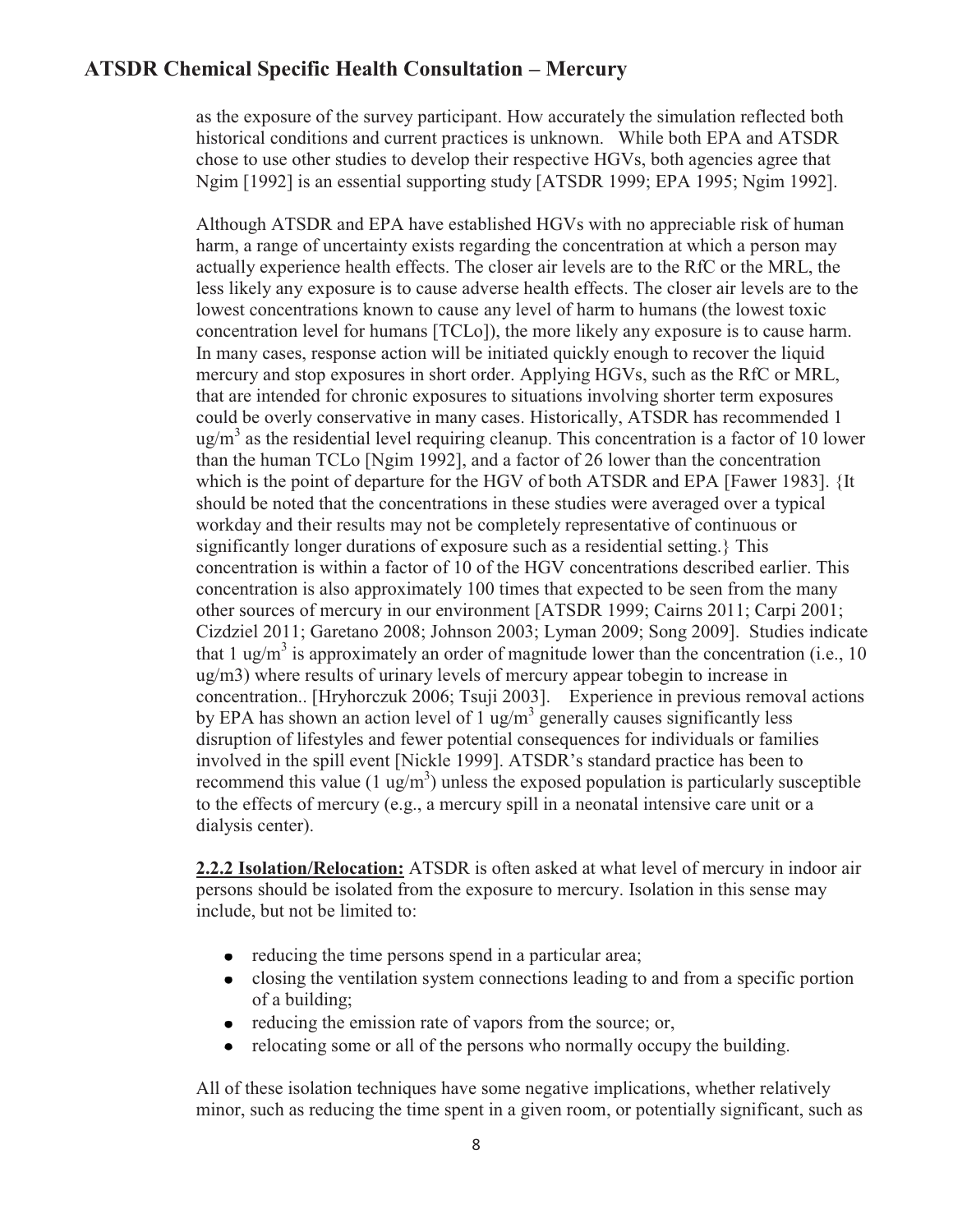persons leaving their home entirely. To complicate matters further, it is common for the persons involved to be uncertain as to when the release occurred. Before isolating an area and incurring those negative implications, ATSDR suggests that, in most cases, the threat to the persons involved should be certain. Due to uncertainty about the duration of exposure before the spill was discovered, continued exposure to mercury levels that could be harmful should be minimized [Azziz-Baumgartner 2007]. Some studies have indicated that urinary levels of mercury in humans begin to increase at mercury concentration levels 10 ug/m<sup>3</sup> or higher. [Hryhorczuk 2006; Tsuji 2003]. Based on this and the Ngim study discussed above, ATSDR will consider the mercury concentration level of 10  $\mu$ g/m<sup>3</sup> as the TCLo in humans for this health consultation. At the TCLo, adverse effects are possible for susceptible persons, depending on the duration of exposure [ATSDR 1999; Cherry 2002; Hryhorczuk 2006; Ngim 1992; Tsuji 2003]. Therefore, ATSDR usually recommends risk managers consider the need to isolate humans from the spill when a concentration level  $>10 \text{ ug/m}^3$  is determined.

indicate that a higher, or rarely a lower, concentration than 10 ug/m<sup>3</sup> is acceptable before contamination, such as physical hazards caused by removal techniques or necessary curing of sealants. As with the other action levels described in Tables 1 and 2, conditions at the scene may isolation measures are truly required. In addition, the risk manager at the scene (e.g., an EPA OSC) may have reasons to seek relocation of residents other than mercury

**2.2.3 Personal Belongings:** The hazardous state for this form of mercury is predominantly a vapor; therefore, it can be highly mobile in the indoor environment. Both the liquid and the vapor may collect in porous materials, such as fabric, rubber, and home furnishings. The mercury may invade cracks and crevasses of appliances, flooring, and electronics. In many settings, these belongings represent a substantial investment on the part of the owner who will have an understandable desire to salvage whatever is possible. The challenge of determining what can be saved and what must be disposed of lies in the uncertainties associated with the exposure. For instance, how much time does a child spend sleeping with a favorite stuffed animal and breathing whatever vapors their companion emits? How often does a refrigerator cycle on or off, and who is normally nearby and affected by that heating? How large is the room where the home computer is off-gassing mercury? We do not have the data to answer these kinds of questions and to address all of the possible permutations without analyzing specific conditions and personal habits at a site. This level of detailed analysis, which could change from person to person or structure to structure, is not feasible for a non-site–specific health consultation. We must either dispose of everything contaminated or evaluate the potential risk of the contamination.

The ultimate goal of evaluating a contaminated belonging would be to ensure that the mercury concentration in the breathing zone of the person using the contaminated items under normal use patterns will not exceed 1 ug/m<sup>3</sup> for a time sufficient to cause harm. The preferred method to assess the amount of contamination is to bag small-to-medium items, heat the bag to what might be reasonably anticipated to be maximum temperatures of normal use, and take headspace readings within the bag [Baughman 2006; Nickle 1999]. Large items, such as couches, recliners, and mattresses, with porous surfaces that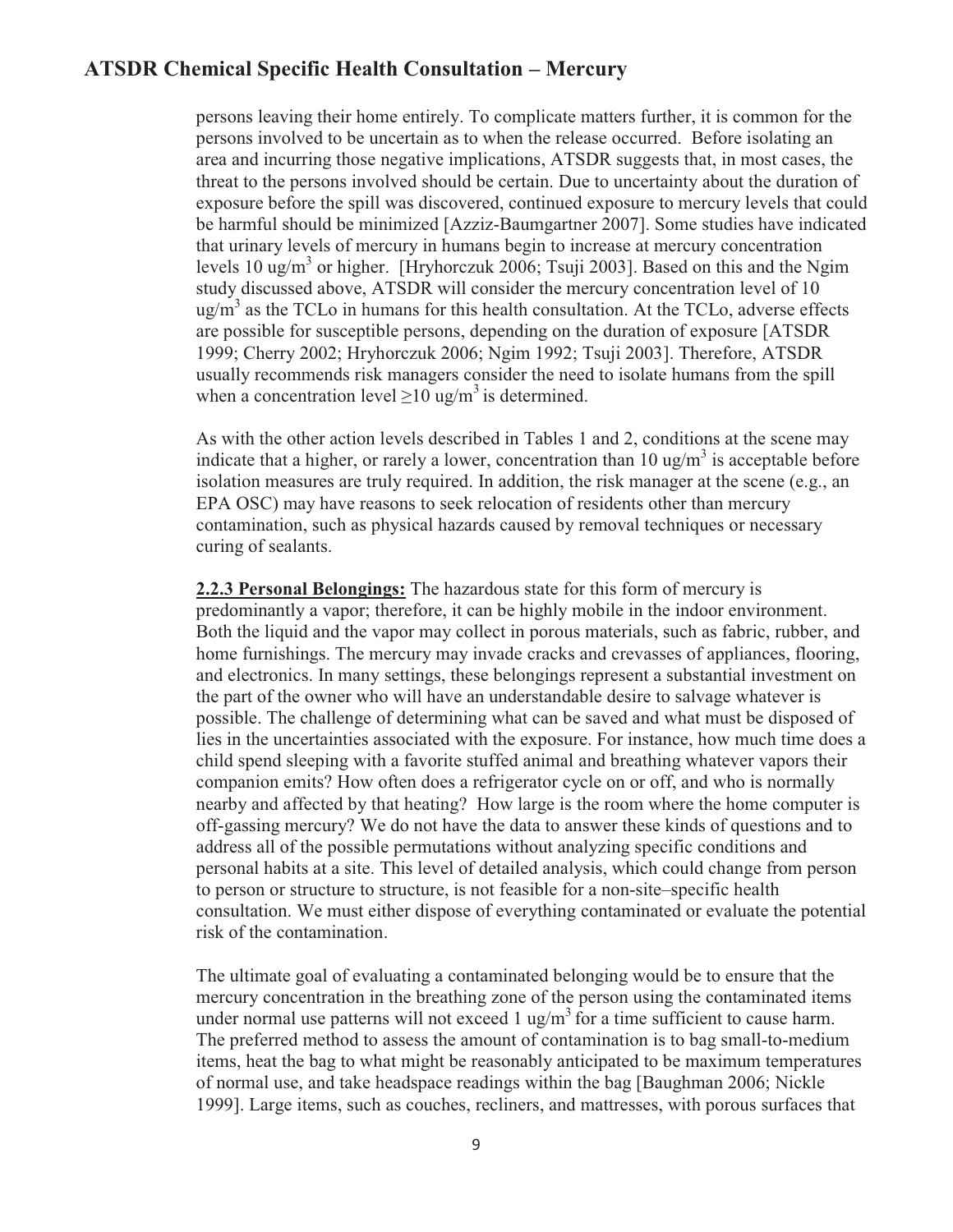come in contact with mercury can raise the vapor concentrations more than smaller items in the same room. For larger items, such as appliances and electronics, typically the vapors from the cooling vents have been measured for mercury concentrations. These concentrations would normally be much higher than the readings after the vapors have dispersed into the room. The higher readings would be observed because the same number of molecules of vapor would be contained in a smaller space (e.g., at the point of emission at the vent or contained within a bag).

The suggested action levels developed in 2000 recommended that the elevated readings in the headspace or the point of emission should be less than  $10 \text{ ug/m}^3$  [ATSDR 2000]. Because ATSDR wanted to ensure that the belongings had actually been contaminated before they were deemed a threat, that suggested level was based primarily on the human TCLo and the technical limitations of the survey instruments available at the time. Extensive field testing by EPA's Environmental Response Team has demonstrated that newer instruments are both more sensitive and less prone to yielding false positives due to interferences. Therefore, measurements can now detect lower concentrations with the same level of confidence as higher levels that were measured previously [EPA 2005].

appropriately [Nickle 1999]. Generally speaking, EPA's experience has shown that when liquid mercury comes in direct contact with porous objects or objects that generate heat under normal operation, those objects are not recoverable. ATSDR recommends that such objects be disposed of

appropriately [Nickle 1999].<br>The recommended action level for the residential setting is ≤1 ug/m<sup>3</sup>; the 10 ug/m<sup>3</sup> suggested in 2000 has generally worked well in reducing the vapors from belongings in a home (when belongings have been exposed only to mercury vapors) to support this action level [Nickle 1999]. When an unusually large object, such as a freezer, is used in a small room, such as a typical utility room, the contamination level in the room may exceed the 1 ug/m<sup>3</sup> limit even when the freezer does not exceed the 10 ug/m<sup>3</sup> limit for personal belongings. Likewise, when several items, such as clothing, that do not exceed the 10  $\mu$ g/m<sup>3</sup> headspace limit are placed in a small room, such as a second bedroom in a mobile home, the home may exceed the 1 ug/m<sup>3-</sup>limit. Obviously, appliances not in use when tested may exceed the action level during normal use.

The site risk manager's professional judgment determines when a lower action level is necessary. EPA's experience has shown that concentrations in the  $1-3$  ug/m<sup>3</sup>-range in the headspace/vent emission usually will allow levels in even smaller rooms to remain at or below 1 ug/m<sup>3</sup>. Experience has also shown that these action-level concentrations indicate that minimal or no contact between the contaminated item and liquid mercury has occurred. Finally, EPA's experience has also shown that concentrations  $>6$  ug/m<sup>3</sup> in indoor air usually indicate the presence of liquid mercury that may not have been discovered [Nickle 1999; Nold 2011]. Therefore, ATSDR recommends headspace readings for belongings that may have been contaminated byvapors from a mercury spill that are in the range of 3-6 ug/m3 be considered protective of human health

**2.2.4 Conditions when other concentrations should apply:** Under some conditions, ATSDR will consider concentrations in non-occupational settings above 1 ug/m3 as safe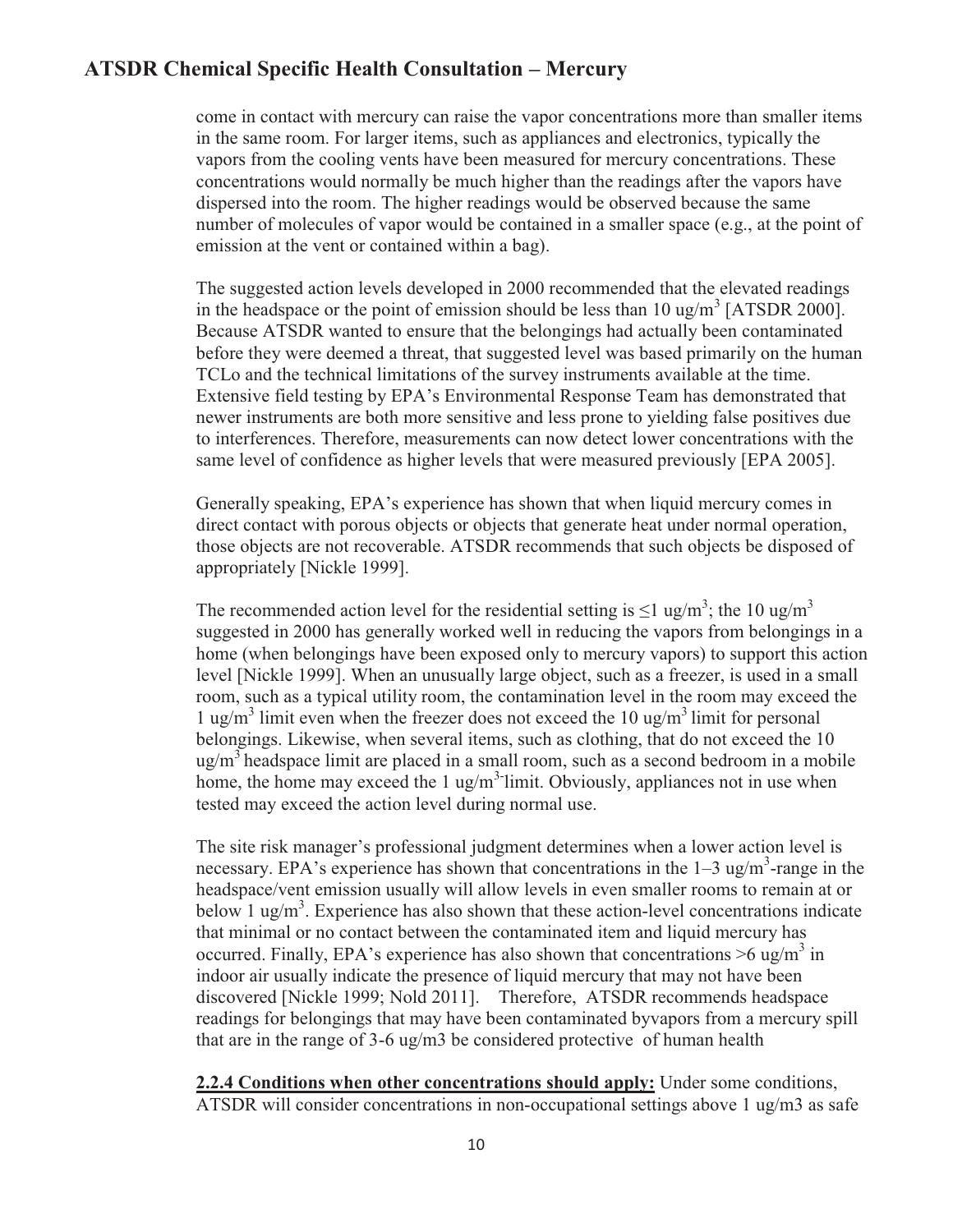for human health [ATSDR 2008]. Examples of these conditions are when other mechanisms can be put into place to reduce exposure durations for sensitive persons, or when a population is less sensitive (e.g., healthy adults). These conditions usually occur when the methods required to achieve lower concentrations may possibly cause more harm (e.g., increased property damage and potential harmful lifestyle changes as described earlier) than would the short duration of exposure to slightly higher mercury levels (when the source of the mercury vapors has been controlled [e.g., removal of visible mercury]). Conditions vary from site to site, which may suggest the need for modification; however, ATSDR has never considered an exposure level in a residential setting at a concentration  $>10$  ug/m<sup>3</sup> as acceptable for long-term use. Again, use of these higher levels normally implies that all visible mercury has been removed, indicating that all point sources are removed or isolated. Subsequently, with no mercury source to continue vaporizing levels are expected to decline with time.

 the population considered most sensitive to mercury exposure and, thus, require greater Persons in whom the CNS is developing (e.g., fetuses, infants, and young children) are protection [Bensefa-Colas 2010; Bose-O'Reilly 2008; Opitz 1996]. No evidence indicates that persons with deteriorating nervous systems are more susceptible to the effects of mercury than healthier adults; however, a person's underlying conditions may mask the more subtle effects of mercury. Prolonged exposure to mercury also affects the kidneys [ATSDR 1999; Baughman 2006; Bensefa-Colas 2010; Franko 2005; Opitz 1996; Samir 2011]. Under almost all conditions, removing visible mercury from the indoor environment until a residual concentration of 1 ug/m<sup>3</sup> is reached would be protective of even the most sensitive population.

 setting may be considered necessary. An invalid with poorly functioning kidneys who If a person has an underlying condition that makes them more susceptible to the effects of mercury than healthier persons, a concentration less than  $1 \text{ ug/m}^3$  mercury in a residential normally lives in a space where mercury has been spilled is an example of this situation. An infant born prematurely who is struggling to complete its development may be more susceptible to mercury contamination than an infant born at full term. When OSCs are faced with similar unusual conditions, consulting with public health officials and the healthcare provider for the person is warranted.

Inhaling elemental mercury from a spill may contribute to the overall body burden of mercury. Persons with already high systemic levels of mercury may be more susceptible to adverse effects due to the contribution of the new exposure [Goldman 2001; CDC 2001]. Persons likely to have high systemic levels of mercury include those who work with mercury in occupational settings. Other persons likely in this category are those who routinely eat more than the recommended two meals of fish per week [EPA/FDA 2004]. These persons should be advised to consult their personal healthcare provider regarding the additional exposure to mercury due to the spill. Risk managers may need to consider isolating these persons at a lower concentration of mercury than suggested in section 2.2.2 earlier. No adverse effect would be expected at the normal occupancy level suggested in section 2.2.1.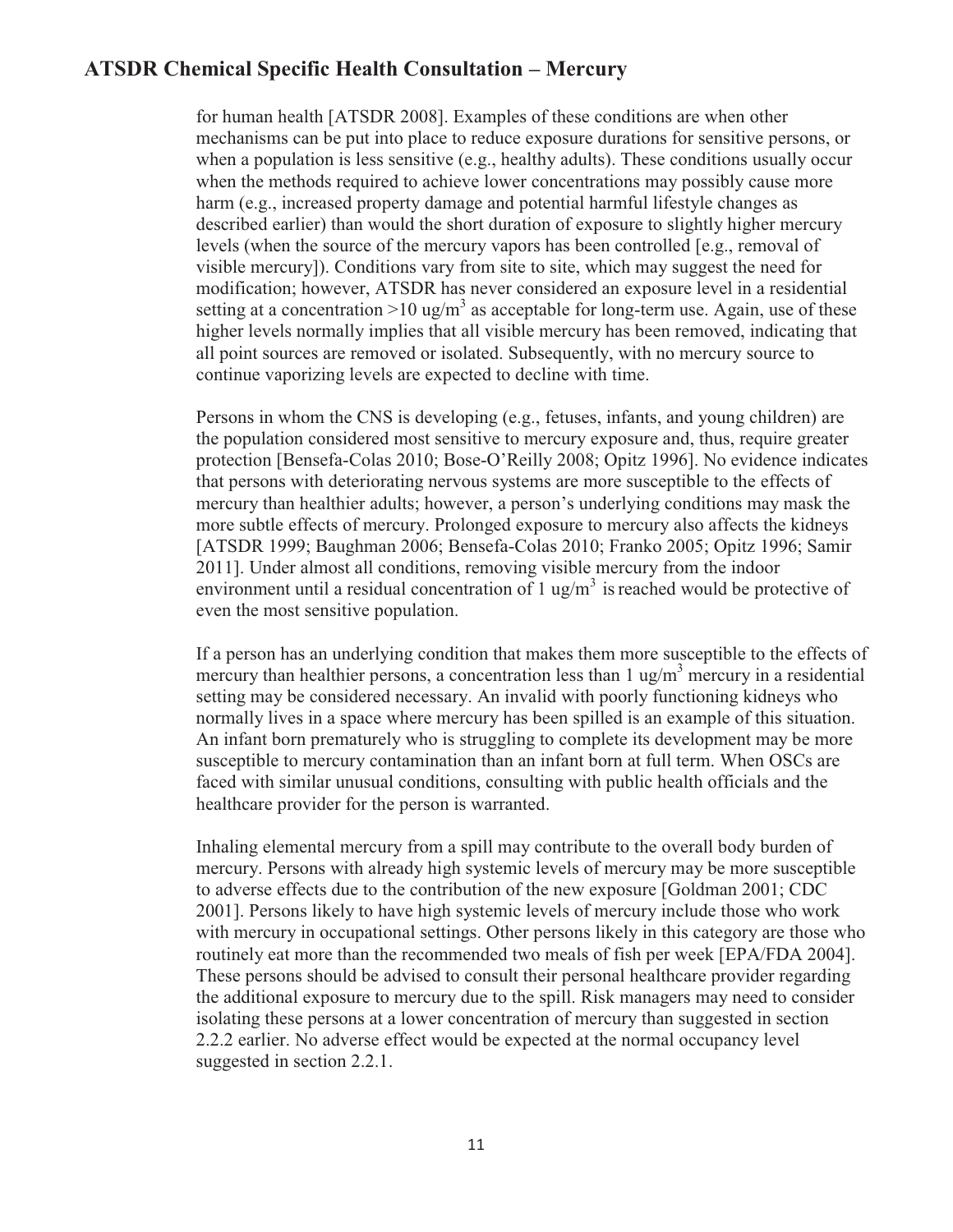#### **2.3 Commercial and Occupational Settings**

#### **2.3.1 Workplaces covered by the Occupational Safety and Health Administration regulations in Subpart Z:** Occupational settings where mercury exposure is anticipated are addressed by various occupational standards. The Occupational Safety and Health Administration (OSHA) does not have a specific standard for mercury in Title 29 of the Code of Federal Regulations (29 CFR). However, general requirements, such as the Hazard Communications Standard (29 CFR 1910.1200), Respiratory Protection Standards (29 CFR 1910.134), and a health and safety program for workers who might be exposed to a "Subpart Z" hazard (29 CFR 1910.1000, Table Z-2), do apply. See http://www.osha.gov/SLTC/mercury/index.html for a complete list of standards applicable to mercury exposure. Industrial hygiene recommendations and best practices by the American Conference of Governmental and Industrial Hygiene (ACGIH), the National Institute for Occupational Safety and Health (NIOSH), and OSHA include periodic monitoring of the workplace air, biological exposure indices to monitor worker's individual body burdens, periodic medical monitoring, and engineering controls to reduce mercury concentration at any given workstation [HSDB 2005]. See http://www.osha.gov/SLTC/healthguidelines/mercuryvapor/recognition.html for these guidelines. In addition, workers are presumed to be healthy adults with exposure durations of 40-hour workweeks for 40 years. Under these conditions, which obviously include responders and others workers subject to the requirements of OSHA's Hazardous Waste Site Operations and Emergency Response Standard [29 CFR 1910.120]), the occupational standards would be expected to protect human health. OSHA established the Permissible Exposure Limit (PEL), the only legally enforceable federal U.S. standard, as a ceiling (i.e., level not to be exceeded) value of 100 ug/m<sup>3</sup> (actual standard is 1 mg/10 m<sup>3</sup>). NIOSH set a Recommended Exposure Limit (REL) of 50 ug/m<sup>3</sup> as a 10-hour, timeweighted average. The American Conference of Governmental and Industrial Hygienists (ACGIH) recommended the most recent occupational exposure standard as the Threshold Limit Value–Time Weighted Average (TLV-TWA) of  $25 \text{ ug/m}^3$ . ACGIH has also recommended biological exposure indices (BEI) in both urine and blood [ACGIH 2008; HSDB 2005].

2.3.2 Workplaces not covered by Subpart Z: In some occupational settings, such as normal work at the setting, it would be unlikely to be a foreseeable emergency. A more detailed many commercial retail settings, medical offices, and schools, exposure to mercury is not an expected hazard. Which settings are covered by the various requirements in Subpart Z vary from standard to standard. For example, to quote the hazard communications standard 29 CFR 1910.1200(b)(2)), the HazComm standard applies to "…any chemical which is known to be present in the workplace in such a manner that employees may be exposed under normal conditions of use or in a foreseeable emergency." A mercury spill in an occupational setting is not likely to be a normal condition and, if the mercury is not used in the list of exemptions in 29 CFR 1910.1200(b)(6)(ii) specifically excludes any setting "... when the hazardous substance is the focus of remedial or removal action being conducted under CERCLA in accordance with the Environmental Protection Agency regulations."

In these settings, the protections associated with the occupational standards and recommended guidelines described earlier (e.g., medical monitoring, engineering controls, hazard communications) are not typically available [Risher 2003]. Without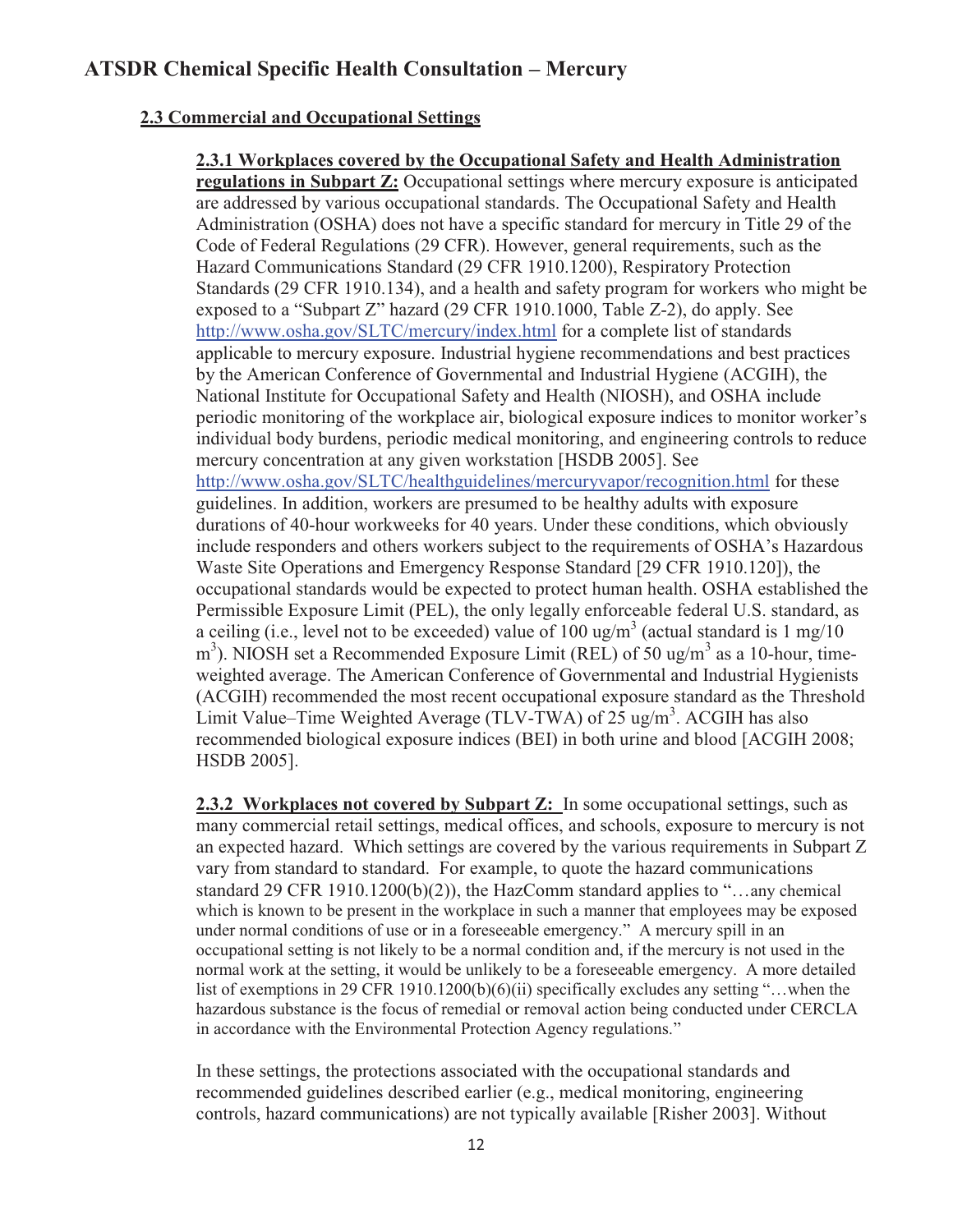children not being homeschooled) would not reasonably apply. Adjusting the  $1 \text{ ug/m}^3$  for them as well [CDC 1995; Nickle 1999; Ratcliffe 1996]. these additional protective measures, applying the occupational standards to these situations is inappropriate. However, the exposure duration in most workplaces would be roughly the same. Therefore, the underlying assumption for residential exposures (exposure for 24 hours, 7 days a week, for non-employed persons living in the home or 16 hours, 7 days a week for persons employed outside the homes and school-aged residential action level discussed earlier from a 168-hour exposure (24/7) or a 112-hour exposure (16/7) to a 40-hour exposure, which is more typical in a commercial or public workplace, would yield an equivalent protection in the  $3-4$  ug/m<sup>3</sup>-range (i.e., 168 hours is about 4 times longer than 40 hours and 112 is about 3 times longer). The exposure for non-employees, such as customers or clients in businesses or students in a school, would be even more transient. Although these non-employees could be more susceptible than presumably healthy adult workers, a concentration in this  $3-4$  ug/m<sup>3</sup>-range should be safe

 pregnant, or may become pregnant. In commercial settings, such as maternity wards, populations reasonably may be expected to spend prolonged periods of time. In those **2.3.3 Conditions when other concentration may apply:** The interaction between mercury and the developing CNS is poorly understood. Therefore, mercury exposures should be minimized for workers in all settings who are confirmed or suspected to be dialysis clinics, pre-kindergarten daycare, and pediatric intensive care units, susceptible cases, minimizing mercury exposures or lowering the acceptable residual concentration should be considered.

When considering response operations during a mercury spill, balancing the risks associated with specific settings may be necessary. For instance, if a mercury spill occurs in a commercial setting that provides essential life-saving services to a community and is the sole source for those services, disrupting these services may cause greater harm than exposure to the mercury. Exposure to mercury at levels as high as occupational levels for only a few hours is not likely to cause serious harm to a person, whereas missing a scheduled dialysis treatment may cause significant harm. The risk manager at the scene should consult with public health authorities in the community if this kind of circumstance is suspected.

 hallways, are commonly used by many people; they may walk through spilled mercury and **2.4 Schools and Educational Settings:** Schools can pose a significant challenge during mercury cleanup. First, schools commonly provide a community setting in which many children could be exposed to a single source of liquid mercury discovered in or brought to the school. Second, the school environment can actually be a source of mercury—the fascinating chemical and physical properties of mercury can make it seem a useful teaching tool. Other potential exposure locations in a school include utility rooms and ventilation spaces where mercury may be used in temperature or pressure controls. Third, school areas, such as buses, gyms, cafeterias, and spread contamination to other areas. Fourth, schools have multiple appliances (e.g., classroom computers and computer labs) that can produce heat. A classroom with 1–5 computers not in use may be safe; however, 5 computers turned on and producing their normal amount of heat in the air may generate enough mercury vapors in the room from a spill to pose a risk to staff and students [ATSDR 1997; CDC 1995, 2005; EPA 2010; Gordon 2004; Mercury in Schools 2004;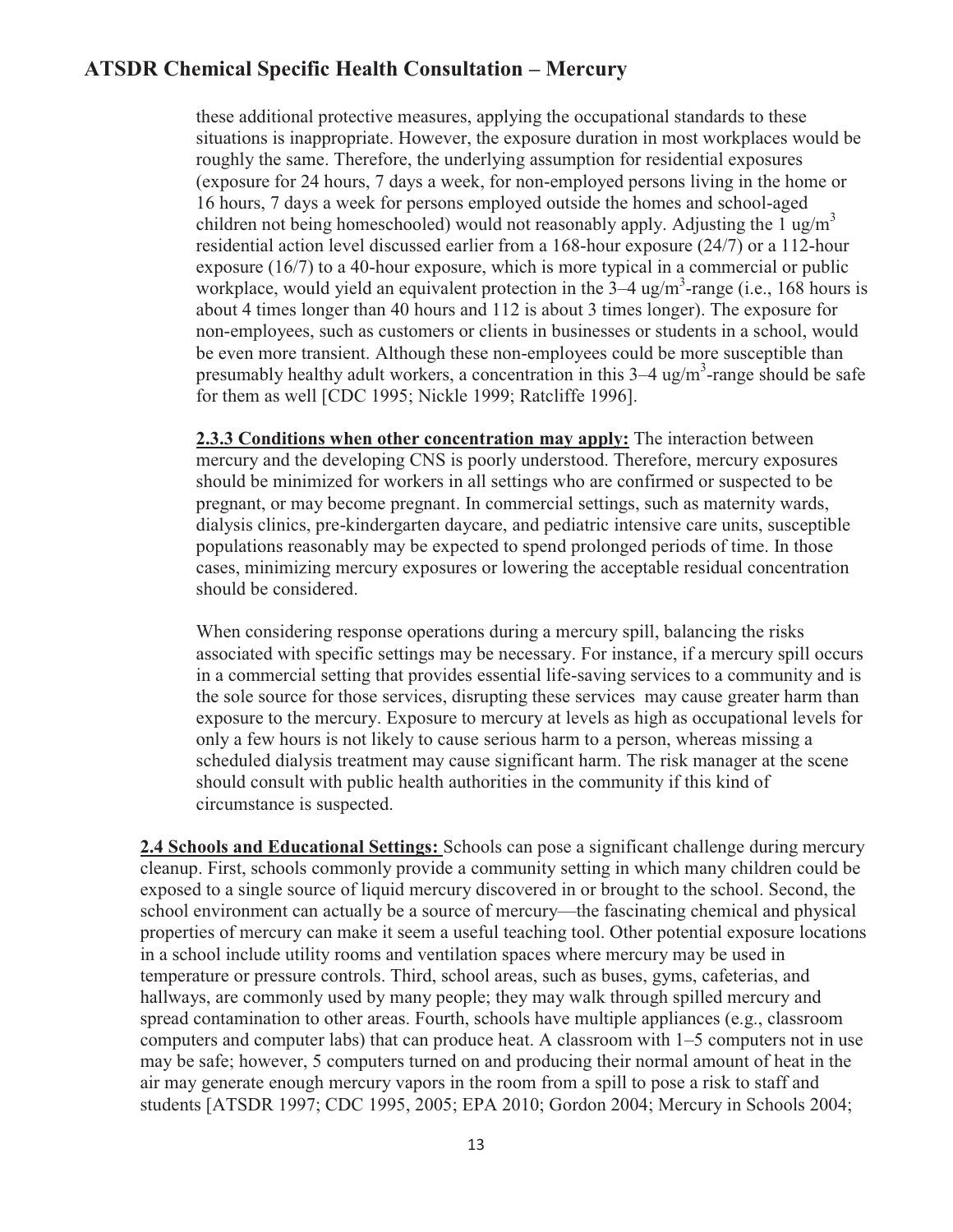Nickle 1999; Taueg 1992; Tominack 2002]. Additionally, the length of exposure duration may be too short to likely harm the seemingly most sensitive population (i.e., the students).

Many school systems have programs to remove hazards, including mercury, in their schools. However, students can bring mercury to the school and share it with their fellow students, a contingency that school officials must recognize and address.

The exposure scenario at most schools, even with after-school programs, is typically much closer to a workday type of exposure (i.e., 7–10 hours) than a residential setting; however, the longest time most students will spend in any given school building will be commonly 3–5 years. Some private schools may offer more extended instructional opportunities, both in the number of hours per day and in the number of years (i.e., number of grade levels taught). Staff at these schools may be in the same setting for a considerably longer time (e.g., a 40-year work lifetime; 10–12 hour days), depending on their personal habits and regional turnover rates. Students or staff could be pregnant. Risk managers should be aware of the potential for these unique circumstances within a school.

Consideration should be given to closing or isolating areas of schools with mercury concentrations of  $\geq 10 \text{ ug/m}^3$ , depending on the exposures, pending removal of the hazard. Given the variables associated with exposures in educational settings, ATSDR recommends a range  $\leq$ 3 ug/m<sup>3</sup> before resuming normal operations of the school. This recommendation is based on the residential action levels discussed earlier and adjusted for a normal school day. Presuming all visible mercury in the setting has been removed, this action level is considered appropriate.

#### **2.5 Vehicles**

The scenario for persons exposed to mercury while in vehicles is challenging to estimate because it depends on many factors. The purpose of the vehicle (e.g., a school bus versus a family van), the habits of the individual users (e.g., how much time does Mom spend in the car in a hot parking lot waiting for the kids to get out of school?), the sensitivity of the individual passengers (e.g., is Mom in the previous example pregnant?), and the number of passengers routinely in the vehicle are probably the biggest considerations. However, the intended use in any given period may greatly influence the potential hazard posed by mercury in a vehicle. For instance, a spill in a family vehicle that is used soon after for a prolonged vacation may cause more intense exposure than otherwise might be expected. Given all the possible variables, the most sensitive anticipated use of a vehicle should determine the action level for that vehicle.

For family vehicles, the exact exposure scenario depends on the habits of the principle drivers, but some exposure to most of the family is possible at some point. The duration of exposure on any given day is likely to be only a small fraction of the 24-hour period, but this could be offset by much longer duration exposures for transient periods (e.g., the family vacation). Because most of the family could be exposed while in the vehicle, the entire spectrum of sensitivities must be considered. The vehicle itself will be a fairly confined space with variable air-change rates (e.g., use of the air conditioner compared to open windows). Other than the transient exposure scenario of the family vacation, the length and intensity of the exposure duration should allow a higher spectrum of action levels than has been discussed up to this point.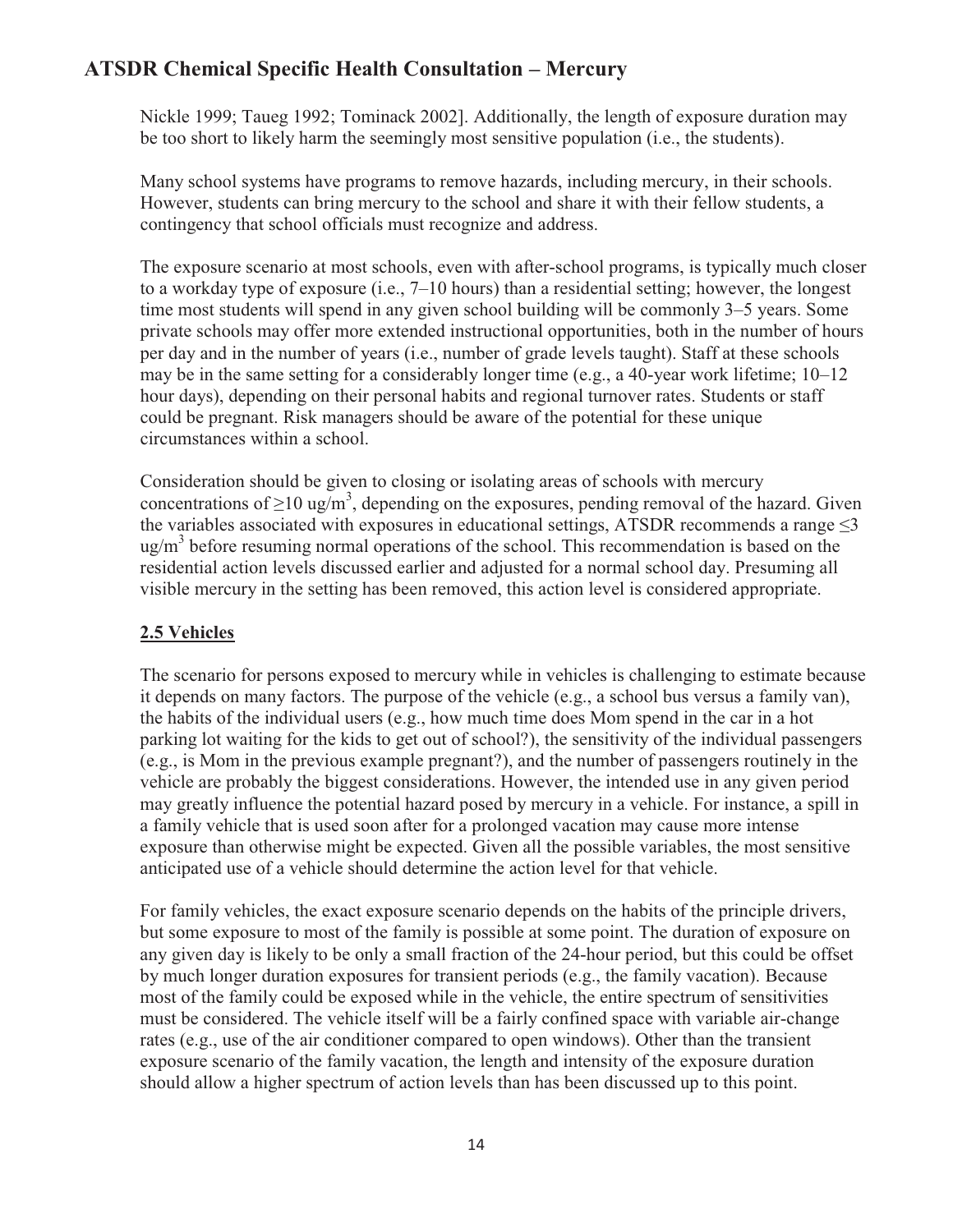For work vehicles, the exposure scenario can be either a vehicle that is used primarily to commute to a work location with a duration equal to a fraction of a full day (e.g. similar to the family vehicle above), or a vehicle that, for all intents and purposes, is the work location with a duration closer to an normal workday (e.g., sales and service vehicles, some construction equipment). In this instance, the population being exposed can be assumed to be a healthy adult. The occupied working area of the vehicle would be similar to a family vehicle or smaller and could be relatively open to the environment (e.g., an operator's seat on a piece of construction equipment), or closed similar to the family vehicle (e.g., the service van). For closed vehicles, concentrations higher than that of a family car would be acceptable generally. Without engineering controls and recommendations for settings protection when mercury is a known hazard, the acceptable concentration in these vehicles should not approach the occupational standards.

For multi-passenger vehicles, such as school buses or church vans, the exposure scenario would depend upon the underlying purpose of the vehicle. In other words, most passengers in a school bus would be students, and the characteristics of the population would be similar to that described earlier for the school being served. Population characteristics of the passengers in a city bus or a church van would be closer to that of the general population. For common carrier vehicles, such as airplanes or trains, the exposure duration would be relatively short for the passengers but closer to a workplace exposure for the crew. While space for individual persons may be limited, the interior of the multi-passenger vehicle over all would tend to be more spacious than other vehicle types. Air-change rates would vary significantly depending on the status and type of the vehicle. Given the high variability in the sensitivity of the population being transported, acceptable concentrations would be lower than most commercial or work vehicles. Exposure duration for most multi-passenger vehicle would be relatively short (e.g., measured in hours); however, exposure duration in a common carrier would vary over a fairly broad spectrum.

 mindful that, even in a vehicle, higher concentrations mean a source of liquid mercury is likely Visible mercury should not be present in any vehicle for all the reasons cited earlier in section 2.1, but primarily because it could be tracked into other settings. The risk manager should be present. If concentrations inside the vehicle do not decline significantly with cleaning and removing potential sources, a source of liquid mercury is especially likely. Concentrations >6  $\mu$ g/m<sup>3</sup> should raise concerns about the presence of liquid mercury in the vehicle.

 tracking and the nuisance hazard of liquid mercury. Pregnant women and very young children Given all of these variables and concerns, ATSDR recommends an action level in the range of 3–  $6 \text{ ug/m}^3$ . This is based on concerns similar to the commercial setting (such as schools and retail establishments), adjusted for the shorter and transient exposure in the vehicles, and avoidance of should spend the minimum time possible in a vehicle contaminated with mercury. For a transient exposure of prolonged duration, alternative transportation should be considered for sensitive persons in the family.

#### **3.0 Conclusion:**

For the given scenarios requested by the Action Level Subgroup, ATSDR considers the action levels in this health consultation and summarized in the following tables appropriate to protect public health. If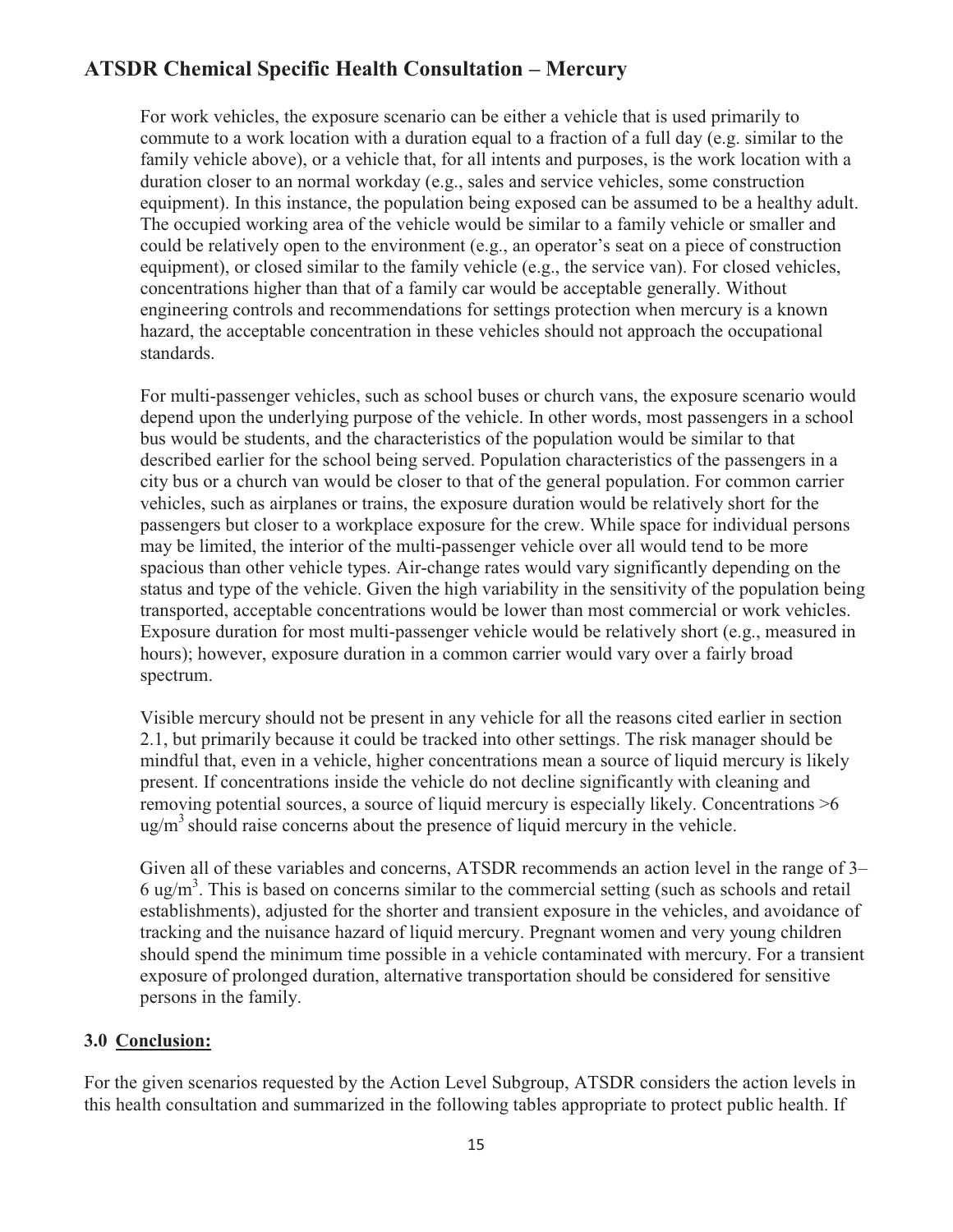to protect the health of persons most likely to be exposed or more sensitive to the effects of mercury. the action levels are exceeded, the risk managers on scene should consider appropriate response actions

Before selecting any specific action level or course of action, risk managers should consider the assumptions and limitations described in this health consultation as they apply to the situation encountered when responding to a release. Risk managers should consider consulting with ATSDR staff or EPA risk assessors when unusual situations or unusually sensitive persons are involved.

In all cases where cleanup actions are terminated under these schemes, the action levels recommended are based on the assumption that all liquid mercury has been removed from the scene of the exposure.

#### **4.0 Recommendations:**

In removal actions, ATSDR recommends that any liquid mercury at the scene be isolated and removed as expeditiously as possible to avoid tracking the mercury to other locations.

Each site may have site-specific concerns that should be considered before selecting an appropriate action level. Risk managers at the scene of a spill should consider consulting with regional risk assessors or public health officials at ATSDR, the State, or local authorities regarding unusual circumstances that they encounter.

ATSDR recommends the liberal use of field screening devices and methods to detect the presence of mercury in areas where a spill is suspected and to monitor the progress of cleanup. Environmental samples analyzed in a laboratory are generally unnecessary until all visible mercury is removed and confirmation is required that response activity is complete.

Samples to confirm final cleanup should be collected and analyzed in a manner equivalent to the modified NIOSH 6009 method. ATSDR considers readings from a properly calibrated Lumex Mercury Vapor Analyzer, that are representative of 8 hours of exposure at the point of sampling, as comparable to the NIOSH 6009 method in the range of 0.1-10 ug/m<sup>3</sup> [Singhvi, 2003] and will accept these in lieu of laboratory analysis.

Application of the action levels provided in this health consultation should be modified as necessary to reflect actual conditions at the site of a mercury release. At the request of the lead agency, ATSDR is available to review site-specific situations and assist in making any decision to modify the application at the site.

The conclusions and recommendations provided in this health consultation are based on the information available to ATSDR as of the date of the document. New or additional information may necessitate a modification of our conclusions and recommendations.

#### **5.0 Appendices**

Table 1: Suggested Action Levels for Residential Settings Table 2: Suggested Action Levels for Other Locations. Figure 1A, B, C: ATSDR Toxicological Profile (Figure 2-1)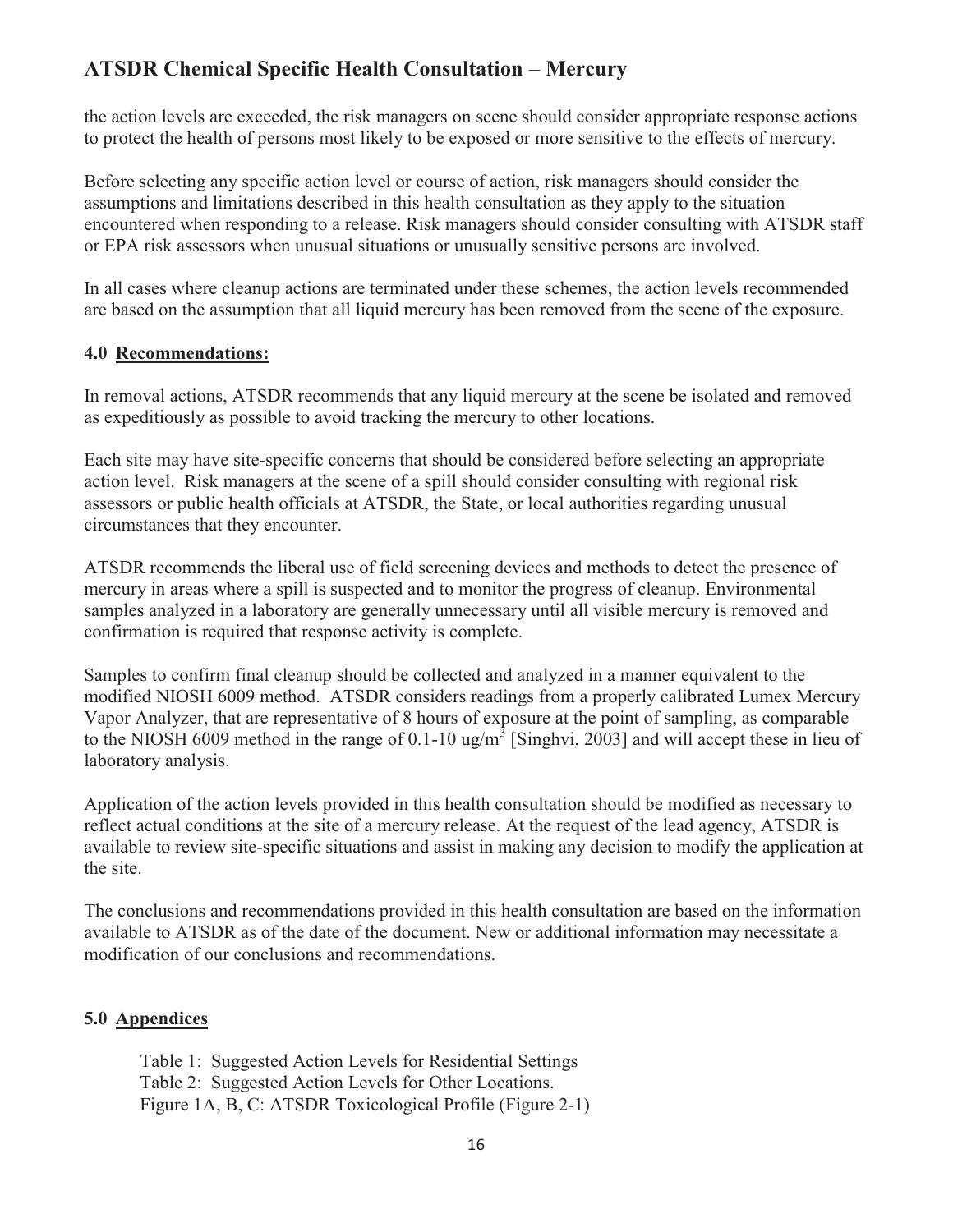#### **6.0 References**

Abbaslou P, Zaman T. 2006. A Child with elemental mercury poisoning and unusual brain MRI findings. Clin Toxicol. 44; 1: 85-88

ACGIH 2008. TLVs and BEIs. Threshold Limit Values for Chemical Substances and Physical Agents and Biological Exposure Indices. American Conference of Governmental and Industrial Hygienists. Cincinnati, OH

Alison Newby C, Riley D, Leal-Almeraz T. 2006. Mercury use and exposure among Santeria practitioners; religious vs. folk practice in Northern New Jersey, USA. Ethn Health. Aug. 2006 11; 3: 287-306

ATSDR/EPA, 1997 National Alert for Mercury. Available at http://www.atsdr.cdc.gov.

ATSDR, 1999. Agency for Toxic Substances and Disease Registry. Toxicological Profile for Mercury. Atlanta: U.S. Department of Health and Human Services.

ATSDR, 2000. Suggested Action Levels for Indoor Mercury Vapors in Homes or Businesses with Indoor Gas Regulators. Letter consultation from ATSDR to Mr. Brendan Boyle, Michigan Health, and Mr. Ralph Dollhopf, EPA Region V. December 2000

ATSDR, 2008. Health Consultation for the McAlester Mercury Site. Letter to CDR Patrick Young. Jan. 2008

 Azziz-Baumgartner E, Luber G, Schurz-Rogers H, Backer L, Belson M, Kieszak S, Caldwell K, Lee B, Jones R, Todd R, Rubin C. 2007. Exposure assessment of a mercury spill in a Nevada school -- 2004. *Clin Toxicol*. May 2007. 45; 4: 391-395

Baughman TA. 2006. Elemental mercury spills. Environ Health Perspect. Feb 2006. 114; 2: 147-152.

Bensefa-Colas L, Andujar P, Descatha A. 2010. Mercury poisoning. Rev Med Interne. Jun 2010 [electronic publication before print].

 Bose-O'Reilly S, Lettmeier B, Gothe RM, Beinhoff C, Siebert U, Drasch G. 2008. Mercury as a serious health hazard for children in gold mining areas. *Environ Res*. Mar 2008. 107; 1: 89-97

Bose-O'Reilly S, McCarty K, Steckling N, Lettmeier, B. 2010. Mercury exposure and children's health. *Curr Probl Pediatr Adolesc Health Care.* Sep 2010. 40; 8: 186-215

 *Pollut* Jan 2011 [electronic publication before print]. Cairns E, Tharumakulasingam K, Athar M, Yousaf M, Cheng I, Huang Y, Lu J, Yap D. 2011. Source, concentration, and distribution of elemental mercury in the atmosphere in Toronto, Canada. *Environ* 

 Carpi A, Chen Y. 2001. Gaseous elemental mercury as an indoor air pollutant. *Environ Sci Technol*. Nov 2001. 35; 21: 4170-4173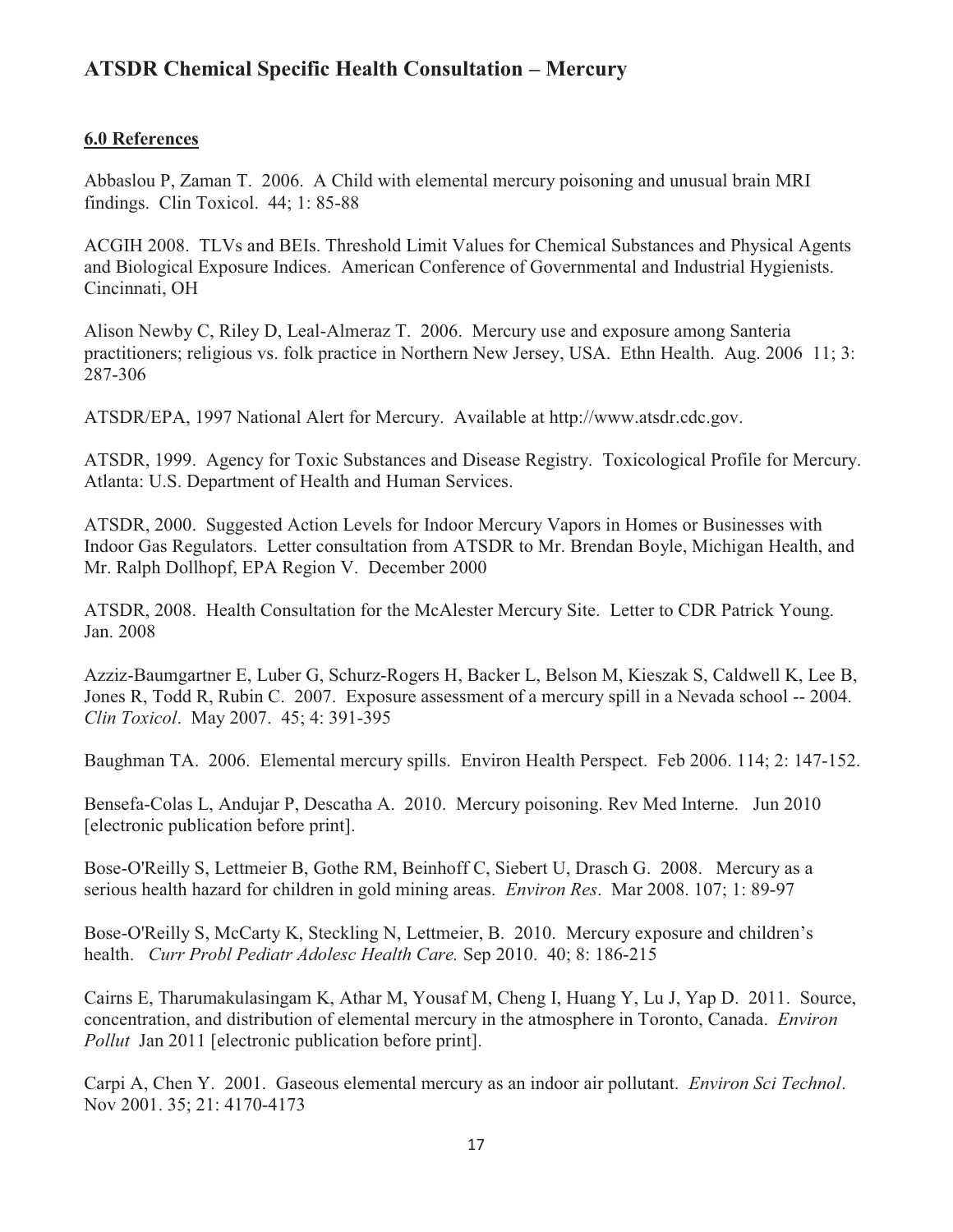community--Florida, 1994. Atlanta: U.S. Department of Health and Human Services. *MMWR.* Jun CDC, 1995. Centers for Disease Control and Prevention. Mercury exposure in a residential 1995. 44; 23: 436-437, 443.

CDC, 2001. Centers for Disease Control and Prevention. Blood and hair mercury levels in young children and women of childbearing age – US, 1999. Atlanta: U.S. Department of Health and Human Services *MMWR*. Mar 2001. 50; 8: 140-143.

CDC, 2005. Centers for Disease Control and Prevention. Measuring exposure to an elemental mercury spill--Dakota County, Minnesota, 2004. Atlanta: U.S. Department of Health and Human Services. *MMWR*. Feb 2005. 54; 6: 146-149

Cherry D, Lowry L, Velez L, Cotrell C, Keyes D. 2002. Elemental mercury poisoning in a family of seven. *Fam Community Health*. Jan 2002. 24; 4: 1-8

 academic chemistry building. *Bull Environ Contam Toxicol*. Apr 2011. 86; 4: 419-422. Cizdziel J and Jiang Y. 2011 Concentrations of gaseous elemental mercury in ambient air within an

De Capitani EM, Souza EM, Vieira RJ, Madureira PR. 2009. Contact dermatitis to elemental mercury with distant lesion. *An Bras Dermatol*. Jan-Feb 2009. 84; 1: 75-77

Ellis L, Mullins M, Galvin N, Scalzo A. 2009. Detection of elemental mercury in abdominal wall soft tissue. *J Med Toxicol*. Dec 2009. 5; 4: 205-208

 EPA. 1995. US Environmental Protection Agency. IRIS summary for elemental mercury. U.S. Environmental Protection Agency, Washington, DC. Available from: http://www.epa.gov/iris/. June 1995

EPA. 2005. US Environmental Protection Agency. Ritualistic use of mercury simulation: a preliminary investigation of metallic mercury vapor fate and transport in a trailer. U.S. Environmental Protection Agency. Edison, NJ . January 2005. Available from http://www.epa.gov/.

EPA, 2010. US Environmental Protection Agency. Mercury in schools website. U.S. Environmental Protection Agency. Washington, DC. Available from: http://www.epa.gov.

EPA, 2011. US Environmental Protection Agency. National mercury cleanup policy workgroup charter. U.S. Environmental Protection Agency. Washington, DC [as transmitted via electronic mail (e-mail) by J. Kelly, EPA to R. Nickle, ATSDR on 03/04/2011 at 1:18 pm.]

EPA/FDA, 2004. US Environmental Protection Agency and the Food and Drug Administration. Advice for women who might become pregnant, women who are pregnant, nursing mothers, and young children. U.S. Environmental Protection Agency and U.S. Department of Health and Human Services, Washington, DC. EPA-823-R-04-00. Available from: http://www.fda.gov.

Fawer R, DeRibaupierre U, Guillemin M, Berode M, and Lobe, M. 1983. Measurement of hand tremor induced by industrial exposure to metallic mercury. *Br J Ind Med*. 40:204–208.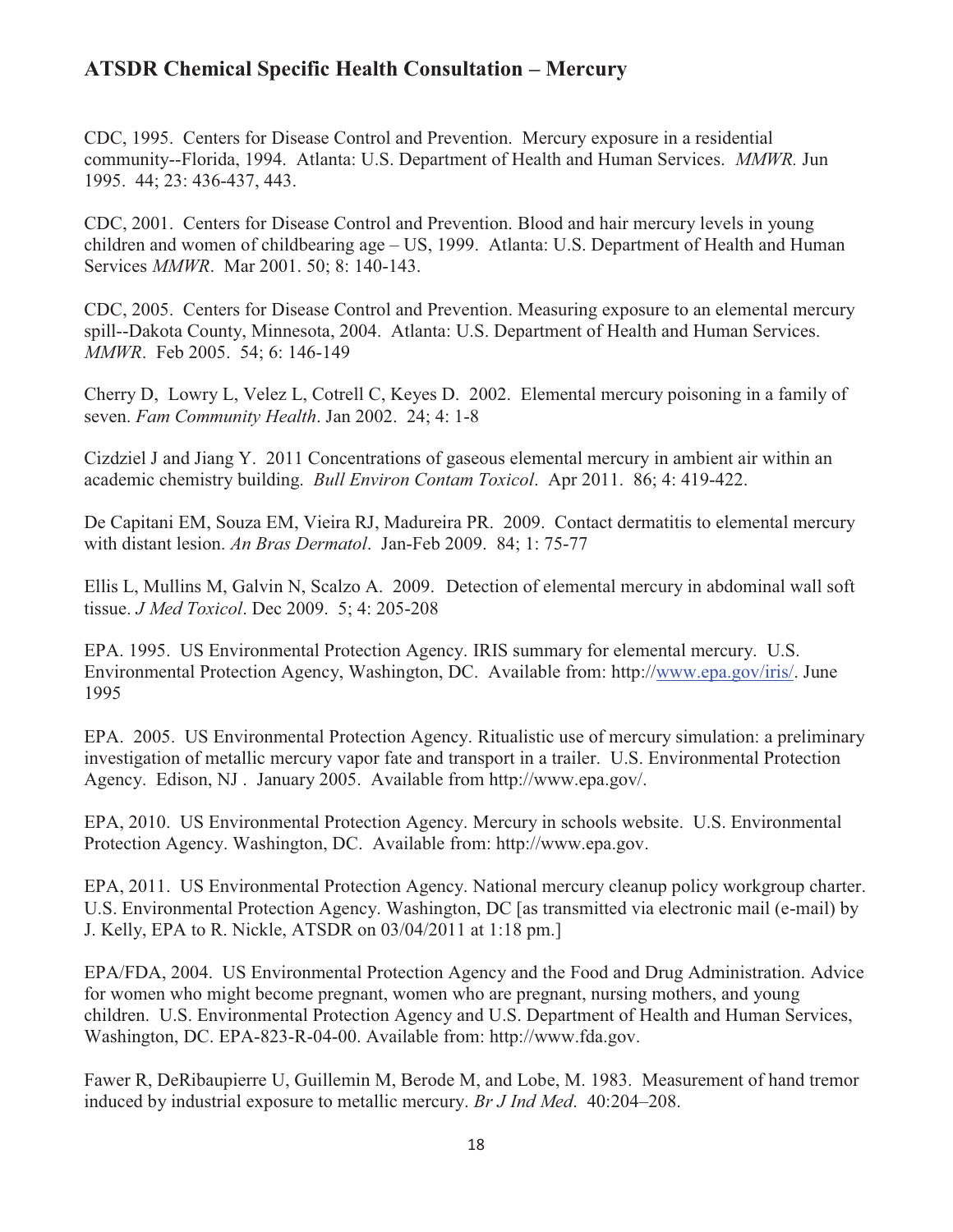Franko A, Budihna MV, Dodic-Fikfak M 2005. Long-term effects of elemental mercury on renal function in miners of the Idrija Mercury Mine. *Ann Occup Hyg*. Aug 2005. 49; 6: 521-527.

Garetano G, Stern AH, Robson M, Gochfeld M. 2008 Mercury vapor in residential building common areas in communities where mercury is used for cultural purposes versus a reference community. *Sci Total Environ*. Jul 2008. 1; 397: 131-139.

Garetano G, Gochfeld M, Stern A. 2006 Comparison of indoor mercury vapor in common areas of residential buildings with outdoor levels in a community where mercury is used for cultural purposes. *Environ Health Perspect*. Jan 2006. 114; 1: 59-62

Gochfeld M. 2003. Cases of mercury exposure, bioavailability, and absorption. *Ecotoxicol Environ Saf*. Sep 2003. 56; 1: 174-179

Goldman L and Shannon M. 2001. Technical report: mercury in the environment: implications for pediatricians. *Pediatrics*. Jul 2001. 108; 1: 197-205.

Gordon A. 2004. Short-term elemental mercury exposures at 3 Arizona schools; public health lessons learned. *J T Clin Toxicol*. 42;2:179–187.

Grant C. Lalor G, Fletcher H, Potter T Vutchkov M, Reid M. 2010. Elements in human placentae in Jamaica. *West Indian Med J*. Oct 2010. 59; 5: 479-485.

 Hudson P, Vogt R, Brondum J, Witherell L, Myers G, Paschal D. 1987. Elemental mercury exposure among children of thermometer plant workers. *Pediatrics*. Jun 1987. 79; 6: 935-938.

Hryhorczuk D, Persky V, Piorkowski J, Davis J, Moomey C, Krantz A, Runkle K, Saxer T, Baughman T, McCann K. 2006. Residential mercury spills from gas regulators. *Environ Health Perspect*. Jun 2006. 114; 6: 848-852.

 HSDB, 2005. Mercury. Hazardous Substance Databank. Toxicology Data Network. National Library of Medicine. National Institutes of Health. Bethesda, MD 2005

Johnson C. 2003. Letter Report to EPA Region II. Mercury vapor levels in dwellings in close proximity to the World Trade Center Site.

Johnson C. 2004 Mercury in the environment: sources, toxicity, and prevention of exposure. *Pediatr Ann*. Jul 2004. 33; 7: 437-442.

 elemental mercury in the United States. *Environ Health Perspect*. Jun 2009. 117; 6: 871-878. Lee R, Middleton D, Caldwell K, Dearwent S, Jones S, Lewis B, Monteilh C, Mortensen ME, Nickle R, Orloff K, Reger M, Risher J, Rogers HS, Watters M. 2009. A review of events that expose children to

Liu J, Cheney M, Wu F, Li M. 2011. Effects of chemical functional groups on elemental mercury adsorption on carbonaceous surfaces. *J Hazard Mater.* Feb. 2011. 186; 1: 108-113.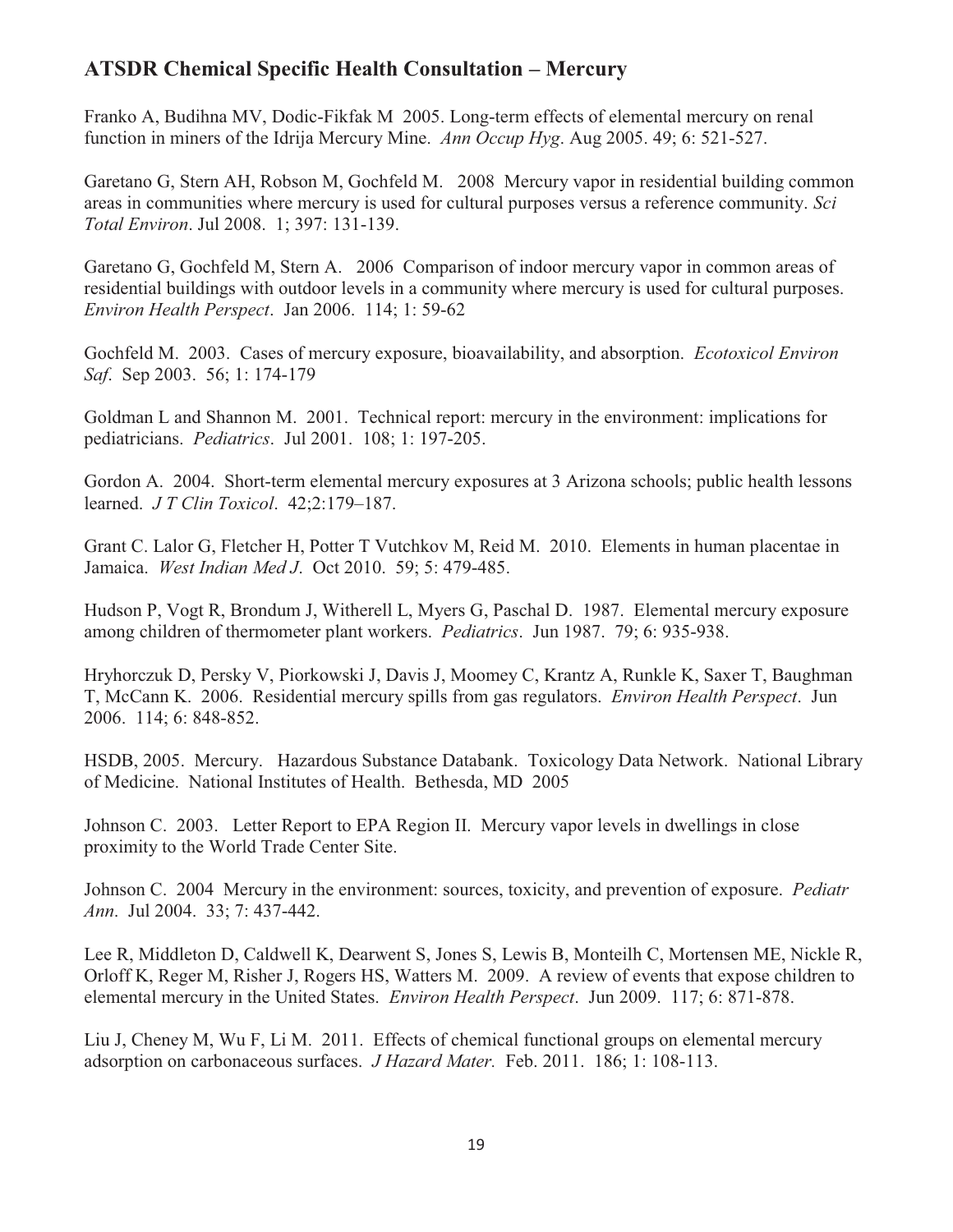Lyman S, Gustin M. 2009. Determinants of atmospheric mercury concentrations in Reno, Nevada, U.S.A. *Sci Total Environ*. December 2009. 408; 2: 431-438.

 K, Murray V, Syed Q, House I, Bellis MA. 2001 Mercury contamination incident. *J Public Health* MacLehose R, Pitt G, Will S, Jones A, Duane L, Flaherty S, Hannant D, Stuttard B, Silverwood A, Snee *Med*. March 2001 23; 1: 18-22.

Mercury in Schools, 2004 Webpage; supported by the University of Wisconsin at http://www.mercuryinschools.uwex.edu/

Morgan D, Chanda S, Price M, Fernando R, Liu J, Brambila E, O'Connor R, Beliles R, Barone S. 2002. Disposition of inhaled mercury vapor in pregnant rats: maternal toxicity and effects on developmental outcomes. *Toxicol Sci*. April 2002. 66; 2: 261-273.

 Ngim CH, Foo SC, Boey KW, et al. 1992. Chronic neurobehavioural effects of elemental mercury in dentists. British Journal of Industrial Medicine. 49;11:782-790.

 Nickle R. 1999 Mercury: Top of the hit parade for eight years. *Drug Chem Toxicol*. February 1999. 22; 1: 129-142.

 http://www.cdc.gov/niosh/npg/. NIOSH, 2007. NIOSH Guide to Chemical Hazards. US Department of Health and Human Services. Centers for Disease Control and Prevention. National Institute for Occupational Safety and Health. Cincinnati, OH Sept. 2007. DHHS (NIOSH) Publication Number 2005-149. Available at

 mercury in the human brain and other organs 17 years after metallic mercury exposure. *Clin Neuropath*. Nold E, Adams G, Nickle R. 2011. Email between the authors re: levels of mercury in air associated with the presence of liquid mercury. Electronic mail string dated  $7/5/2011$  at 1103 am. Opitz H, Schweinsberg F, Grossmann T, Wendt-Gallitelli M, Meyermann R 1996. Demonstration of May-June 1996. 15; 3: 139-144.

 mercury in a contaminated residential building. *Arch Environ Health*. May-June 1997. 52; 3: 169-172. Orloff K, Ulirsch G, Wilder L, Block A, Fagliano J, Pasqualo J 1997 Human exposure to elemental

 evidence of adverse health effects. *J Toxicol Environ Health*. October 1996. 49; 3: 221-270. Ratcliffe H, Swanson G, Fischer L 1996. Human exposure to mercury: a critical assessment of the

Risher J, Nickle R, Amler S. 2003. Elemental mercury poisoning in occupational and residential settings. *Int J Hyg Environ Health*. August 2003. 206; 4-5: 371-379.

Risher J, De Rosa C. 2007. Inorganic: the other mercury. *J Environ Health*. Nov. 2007. 70; 4: 9-16.

 young children living in Chicago communities with historic reports of ritualistic use of mercury. *Clin* Rogers HS, McCullough J, Kiesak S, Caldwell K, Jones RL, Rubin C. 2007 Exposure assessment of *Toxicol*. 45; 3: 240-247.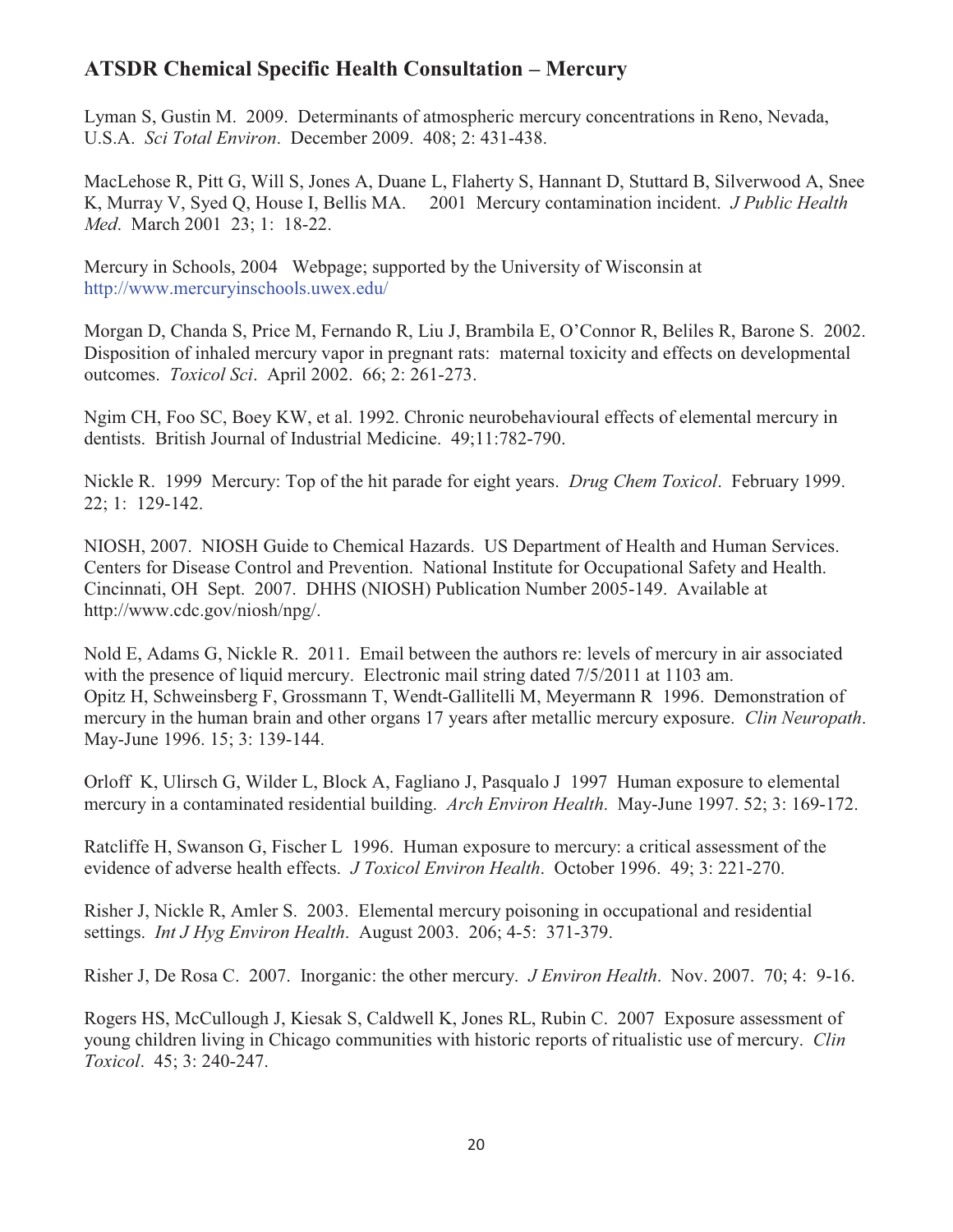Rogers, HS, Jeffrey N, Kiesak S, Fritz P, Spliethoff H, Palmer C, Kass D, Caldwell K, Eadon G, Rubin C. 2008. Mercury exposure in young children living in New York City. Journal of Urban Health. Jan. 2008. 85;. 1: 39-51.

 antioxidative enzymes among dental staff. *Toxicol Ind Health*. March 2011. [Electronic Print ahead of Samir A and Aref W. 2011. Impact of occupational exposure to elemental mercury on some Publication].

 Singhvi R, Turpin R, Kalnicky D, and Patel J. 2001. Comparison of field and laboratory methods for monitoring metallic mercury vapor in indoor air. J Hazard Materials 83(1-2):1-10.

Singhvi R, Kalnicky D, Patel J, and Mehra Y. 2003. Comparison of Real-Time and Laboratory Analysis of Mercury Vapor in Indoor Air: Statistical Analysis Results. Proceedings of the Pittsburg Conference. 2003

 Song X, Cheng I, Lu J. 2009. Annual atmospheric mercury species in downtown Toronto, Canada. *J Environ Monit*. March 2009. 11; 3: 660-669.

Taueg C, Sanfilippo D, Rowens B, Szejda J, Hesse JL: 1992. Acute and chronic poisoning from residential exposures to elemental mercury--Michigan, 1989-1990. J Toxicol Clin Toxicol. 1992 30; 1: 63-67. .

Tominack R, Weber J, Blume C, Madhok M, Murphy T, Thompson M, Scalzo A. 2002. Elemental mercury as an attractive nuisance: multiple exposures from a pilfered school supply with severe consequences. *Pediatr Emerg Care*. April 2002. 18; 2: 97-100.

 of mercury in urine as an indicator of exposure to low levels of mercury vapor. *Environ Health*  Tsuji J, Williams P, Edwards M, Allamneni K, Kelsh M, Paustenbach D, Sheehan P 2003. Evaluation *Perspect*. April 2003. 111; 4: 623-630.

Winter T. 2003 The evaporation of a drop of mercury. American Journal of Physics. 71; 8: 783-786.

 behaviors of sulfhydryl compounds in the presence of elemental mercury. Chemosphere. Sep. 2007. Yamamoto M, Charoenraks T, Pan-Hou H, Nakano A, Apilux A, Tabata M. 2007 Electrochemical 69; 4: 534-539. .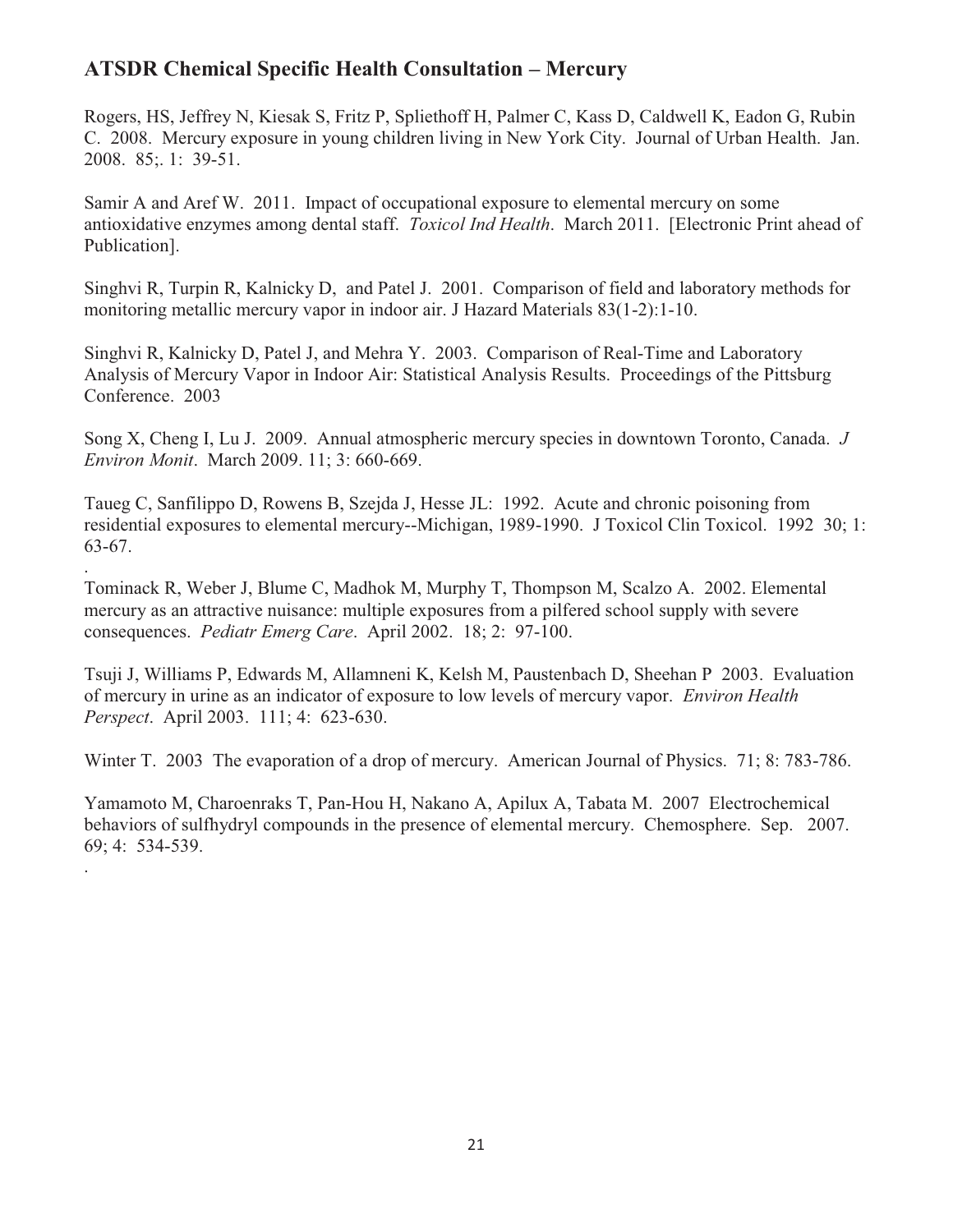| <b>Suggested Action Levels for Residential Setting</b><br>Table 1: |                                                                                                                                                                                                                                                                                                                                                                                                              |                                                                                                                                                                                                                                                                                                                                                                                                                   |                                                                                                                                                                                                                                                                                                                                                           |                                                                                                                                                                                                                                                                                    |  |  |  |  |
|--------------------------------------------------------------------|--------------------------------------------------------------------------------------------------------------------------------------------------------------------------------------------------------------------------------------------------------------------------------------------------------------------------------------------------------------------------------------------------------------|-------------------------------------------------------------------------------------------------------------------------------------------------------------------------------------------------------------------------------------------------------------------------------------------------------------------------------------------------------------------------------------------------------------------|-----------------------------------------------------------------------------------------------------------------------------------------------------------------------------------------------------------------------------------------------------------------------------------------------------------------------------------------------------------|------------------------------------------------------------------------------------------------------------------------------------------------------------------------------------------------------------------------------------------------------------------------------------|--|--|--|--|
| Consult<br>Section                                                 | 2.1 and 2.2.1<br>See Sections                                                                                                                                                                                                                                                                                                                                                                                | See Sections<br>2.1 and 2.5                                                                                                                                                                                                                                                                                                                                                                                       | See Section<br>2.2.3                                                                                                                                                                                                                                                                                                                                      | See Section<br>2.2.2                                                                                                                                                                                                                                                               |  |  |  |  |
| <b>Sampling Suggestions</b><br>other Considerations<br>and         | zone of most sensitive<br>Sampling in breathing<br>person under normal<br>No visible mercury;<br>highest quality data.<br>conditions for use.                                                                                                                                                                                                                                                                | Unusual use of the vehicle<br>Sampling in the passenger<br>normal use conditions.<br>highest quality data.*<br>in this case would be<br>No visible mercury;<br>compartment under<br>extended family<br>vacations.                                                                                                                                                                                                 | should be warmed passively<br>to ambient conditions and<br>Readings should be at the<br>headspace of bags. Bags<br>Survey instrument data<br>appliances/ electronics<br>vents of appliances or<br>generally acceptable. <sup>+</sup><br>should be at operating<br>temperatures.                                                                           | acceptable. <sup>+</sup> Exposure to<br>Survey instrument data<br>contaminant should be<br>minimized                                                                                                                                                                               |  |  |  |  |
| Rationale for Action Level                                         | actions to reach levels lower than $1 \text{ ug/m}^3$<br>This concentration is 25 times lower than<br>can be disruptive enough to cause more<br>harm than benefit. 1 ug/m <sup>3</sup> is within an<br>development of health guidance values.<br>order of magnitude of health guidance<br>values and indoor background levels.<br>Experience has shown that response<br>the concentrations referenced in the | means the source of vapors has been removed<br>presumption that liquid mercury may still be<br>range. Requirement for no visible mercury<br>Exposure duration in most vehicles is short<br>and concentrations should continue to fall<br>higher concentration as the "floor" of this<br>The "ceiling" of the range is based on the<br>compared with other settings, allowing a<br>present but not yet discovered. | be intermittent and the duration should be<br>conditions. Exposure frequency should<br>column to the right tends to concentrate<br>the vapors higher than typical exposure<br>The sampling point suggested in the<br>short. The 6 $\text{ug/m}^3$ is based on the<br>possibility that liquid mercury i is<br>present but may not have been<br>discovered. | mercury begin to increase. Other studies<br>Indications are that $10 \text{ ug/m}^3$ may be the<br>concentration at which urinary levels of<br>Continued exposure may be<br>lowest toxic concentration (TCLo) for<br>indicate this concentration may be the<br>humans.<br>harmful. |  |  |  |  |
| Use of Action Level                                                | occupancy for most sensitive<br>persons. No further response<br>for normal<br>Acceptable level<br>action needed                                                                                                                                                                                                                                                                                              | for unrestricted<br>use of family vehicles under<br>Acceptable level<br>most conditions.                                                                                                                                                                                                                                                                                                                          | ngs to remain in<br>Acceptable level to allow<br>owner's possession.<br>personal belongi                                                                                                                                                                                                                                                                  | Isolation of contamination from<br>residents or evacuation of<br>residents                                                                                                                                                                                                         |  |  |  |  |
| <b>Action Level</b><br>$(\mathbf{u}\mathbf{g}/\mathbf{m}^3)$       | Less than 1                                                                                                                                                                                                                                                                                                                                                                                                  | $3 - 6$                                                                                                                                                                                                                                                                                                                                                                                                           | $3 - 6$                                                                                                                                                                                                                                                                                                                                                   | Greater than<br>$\Xi$                                                                                                                                                                                                                                                              |  |  |  |  |

**\*Highest quality data is NIOSH 6009 analytic results or equivalent (e.g., Lumex reading averaged over 8 hours)** 

**+Survey instrument data is considered any real-time monitoring equipment (e.g., Jerome, MVI, VM 300)**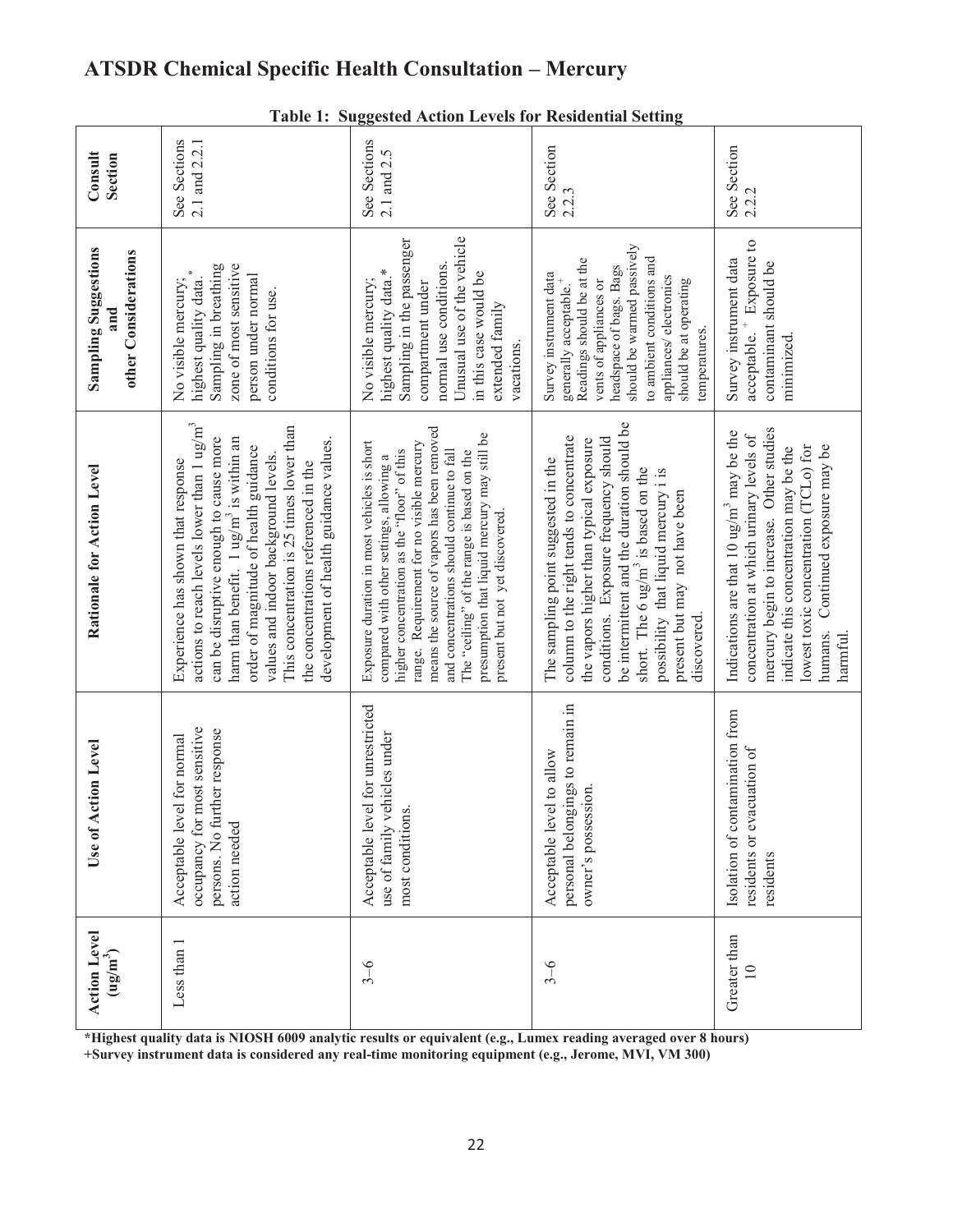|                                                     |                                                                                                                                                                                                                                                                                           | $\bf{1}$ a                                                                                                                                                                                                                                                           |                                                                                                                                                                                                                                                                                                                                |                                                                                                                                                                                                                                |                                                                                                                                                                                                                              |                                                                                                                                                                                                                                                                                 |
|-----------------------------------------------------|-------------------------------------------------------------------------------------------------------------------------------------------------------------------------------------------------------------------------------------------------------------------------------------------|----------------------------------------------------------------------------------------------------------------------------------------------------------------------------------------------------------------------------------------------------------------------|--------------------------------------------------------------------------------------------------------------------------------------------------------------------------------------------------------------------------------------------------------------------------------------------------------------------------------|--------------------------------------------------------------------------------------------------------------------------------------------------------------------------------------------------------------------------------|------------------------------------------------------------------------------------------------------------------------------------------------------------------------------------------------------------------------------|---------------------------------------------------------------------------------------------------------------------------------------------------------------------------------------------------------------------------------------------------------------------------------|
| Reference<br>Consult<br>Section/                    | See Section 2.1<br>and 2.3.2                                                                                                                                                                                                                                                              | See Section 2.1<br>and 2.4                                                                                                                                                                                                                                           | See Sections 2.1<br>and 2.5                                                                                                                                                                                                                                                                                                    | See Section<br>2.3.2                                                                                                                                                                                                           | See Section<br>2.3.1                                                                                                                                                                                                         | Occupational<br>Manual for<br>Hazardous<br>Waste Site<br>Safety and<br>Guidance<br>Health                                                                                                                                                                                       |
| Sampling Suggestions and<br>other Considerations    | most sensitive person under normal<br>workers should be offered alternate<br>No visible mercury; highest quality<br>data. <sup>*</sup> Taken in breathing zone of<br>conditions for use. Pregnant<br>worksite.                                                                            | most sensitive person under normal<br>No visible mercury; highest quality<br>data. <sup>*</sup> Taken in breathing zone of<br>offered temporary alternatives to<br>working or attending the school<br>workers and students should be<br>conditions for use. Pregnant | No visible mercury; highest quality<br>situations where the vehicle is the<br>compartment under normal use<br>conditions. Unusual use of the<br>data.* Sampling in passenger<br>vehicle in this case would be<br>workplace.                                                                                                    | Survey instrument data acceptable. <sup>+</sup><br>Exposure to contaminant should be<br>minimized.                                                                                                                             | Survey instrument data acceptable. <sup>+</sup><br>Workers in these settings should be<br>Subpart Z, HCS, HAZWOPER).<br>mercury (e.g., medical records,<br>subject to OSHA standards for                                     | Survey instrument data acceptable.<br>Uncontrolled release refers to the<br>absence of positive engineering<br>controls on the material.                                                                                                                                        |
| Rationale for Action Levels                         | workweek). Persons exposed in these settings<br>level of 1 ug/m <sup>3</sup> adjusted for a work day (i.e.,<br>would not expect the presence of mercury as<br>Concentration is based on residential action<br>24/7 exposure reduced to 8/5 or 40 hour<br>part of their normal employment. | level of 1 ug/m <sup>3</sup> adjusted for a typical school<br>Concentration is based on residential action<br>day.                                                                                                                                                   | means the source of vapors has been removed<br>Exposure duration in most vehicles is short<br>range. Requirement for no visible mercury<br>higher concentration as the "floor" of this<br>and concentrations should continue to fall<br>The "ceiling" of the range is based on the<br>compared with other settings, allowing a | indicate this concentration may be the lowest<br>mercury begin to increase. Other studies<br>Indications are that $10 \text{ ug/m}^3$ may be the<br>concentration at which urinary levels of<br>concentration toxic to humans. | hazard communications programs as required<br>monitoring as recommended by NIOSH and<br>Based on the 1996 ACGIH TLV. Assumes<br>recommended by NIOSH; and medical<br>by OSHA; engineering controls as<br>ACGIH are in place. | For response, workers subject to requirements<br>of 29 CFR 1910.120, based on the ACGIH<br>NIOSH/OSHA/USCG/EPA Occupational<br>Hazardous Waste Site Activities (the" 4<br>Safety and Health Guidance Manual for<br>TLV, as recommended by the 1987<br>agency guidance manual"). |
| Use of Action Level                                 | Subpart Z<br>Normal Occupancy for commercial<br>settings where mercury exposure is<br>not expected in normal course of<br>work. (e.g., 29 CFR 1910<br>does not apply)                                                                                                                     | Acceptable level for schools to<br>resume normal operations.                                                                                                                                                                                                         | Acceptable level for unrestricted use<br>of vehicles under most conditions.                                                                                                                                                                                                                                                    | evacuation of workers not covered<br>addressing exposure to mercury.<br>by a health and safety program<br>Isolation of contamination or                                                                                        | (e.g., 29 CFR 1910 Subpart Z does<br>settings where mercury exposure is<br>expected in normal course of work.<br>Normal Occupancy for industrial<br>apply).                                                                  | uncontrolled releases of mercury<br>Upgrade responder protective<br>ensemble to Level C during                                                                                                                                                                                  |
| <b>Action Level</b><br>$(\mathbf{u}\mathbf{g/m}^3)$ | Less than 3                                                                                                                                                                                                                                                                               | $1 - 3$                                                                                                                                                                                                                                                              | $3 - 6$                                                                                                                                                                                                                                                                                                                        | Greater than<br>$\approx$                                                                                                                                                                                                      | 25                                                                                                                                                                                                                           | 25                                                                                                                                                                                                                                                                              |

#### **Table 2: Suggested Action Level for Other Locations**

\* - Highest quality data would be NIOSH 6009 analytic results or equivalent (e.g., Lumex reading averaged over 8 hours)

+ - Survey instrument data would be considered any real time monitoring equipment (e.g., Jerome, MVI, VM 300, etc)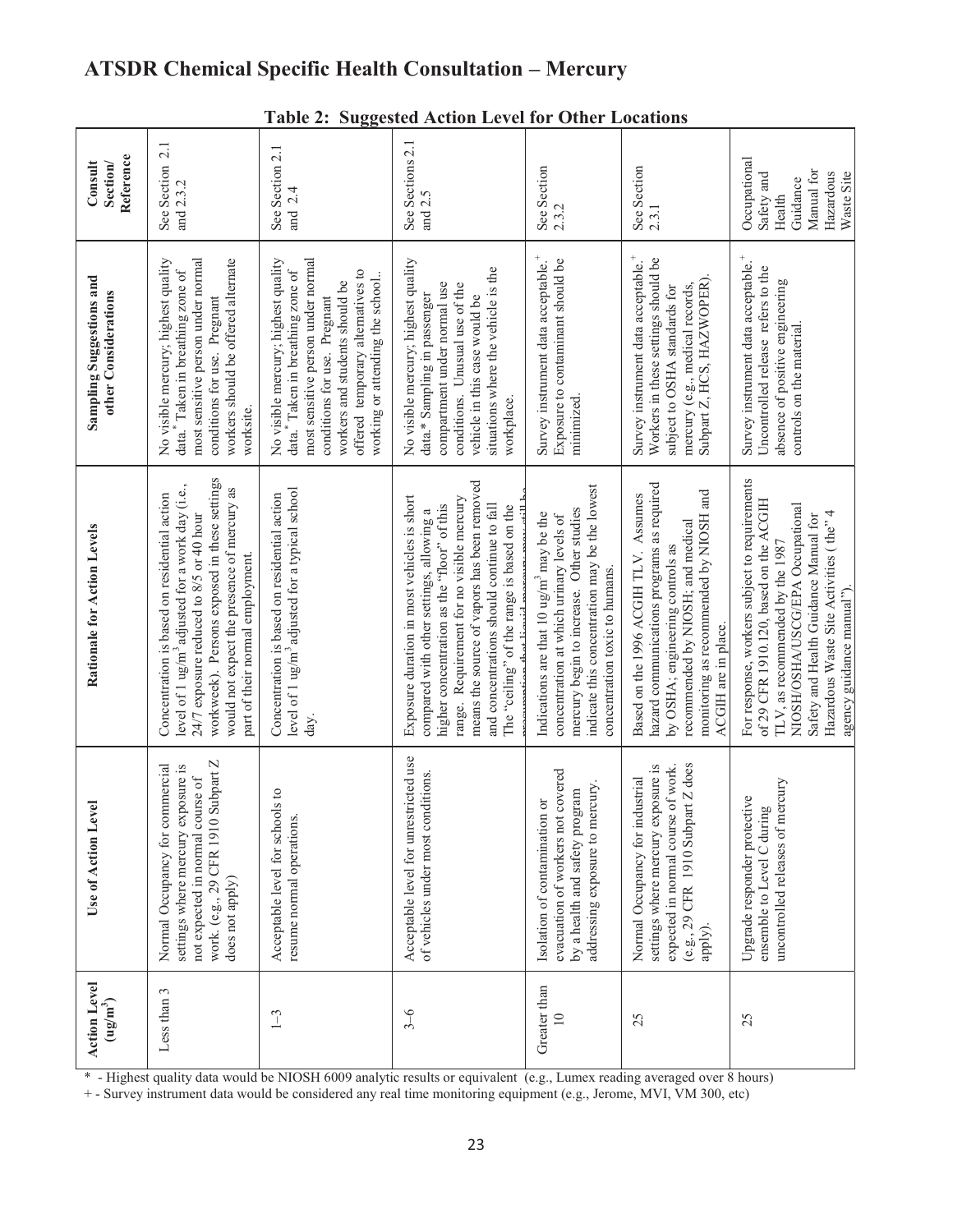#### **Figure 1A: ATSDR Toxicological Profile Figure 2-1 Acute Exposures (Annotated)**





Figure 2-1. Levels of Significant Exposure to Inorganic Mercury - Inhalation

Figure 1A. Annotated insert of Figure 2-1 from the ATSDR Toxicological Profile graphing the significant inhalation studies of inorganic mercury by health effect and concentration for exposure durations of ≤14 days. Dashed line represents the ATSDR Residential Action Level recommended in this health consultation. This figure illustrates most clearly the reason for considering developmental effects as the most sensitive endpoint.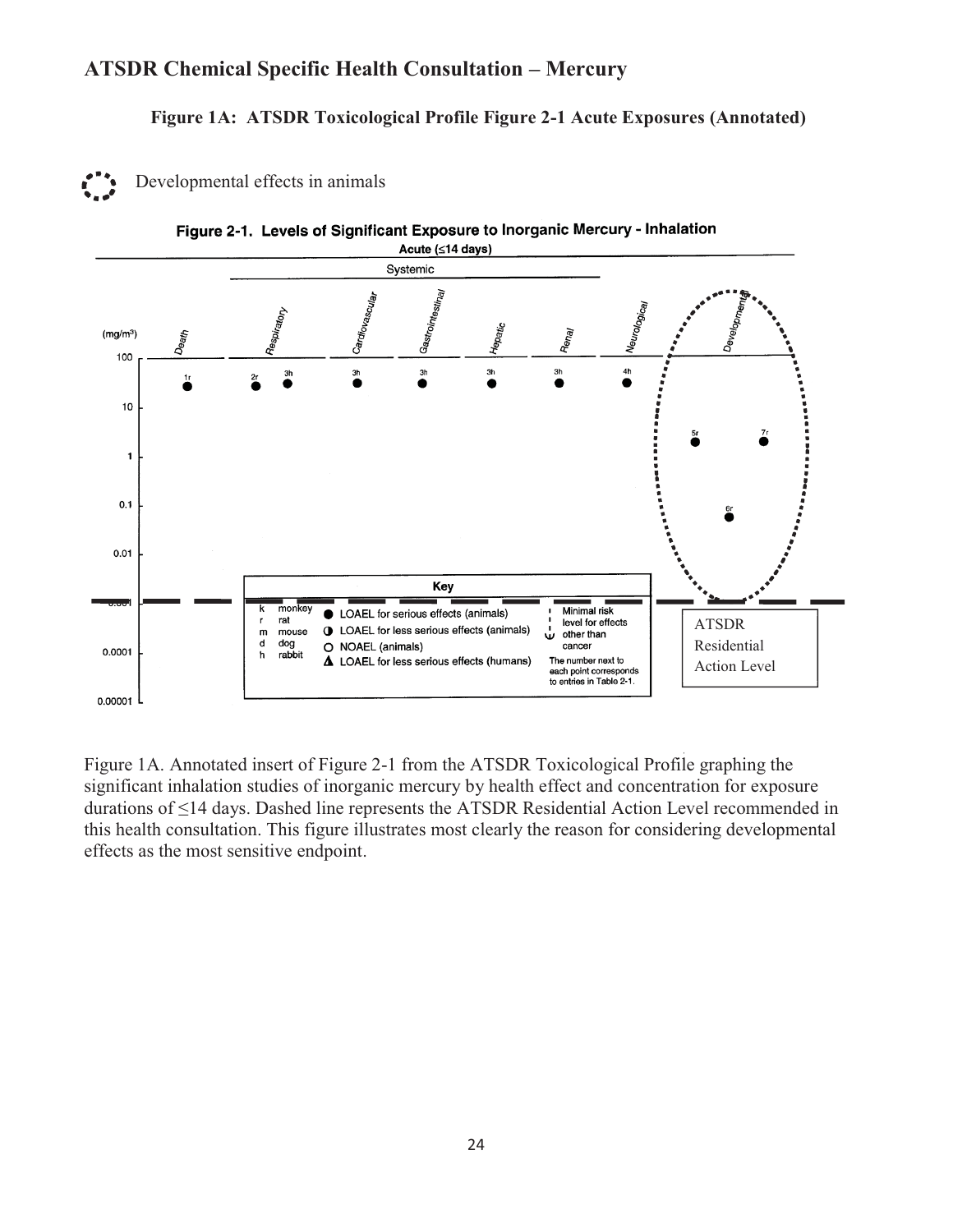

**Figure 1B: ATSDR Toxicological Profile Figure 2-1 Intermediate Exposures (Annotated)** 

Figure 1B. Annotated insert of Figure 2-1 from the ATSDR Toxicological Profile graphing the significant inhalation studies of inorganic mercury by health effect and concentration for exposure durations of 15–364 days. Dashed line represents the ATSDR Residential Action Level recommended in this health consultation.